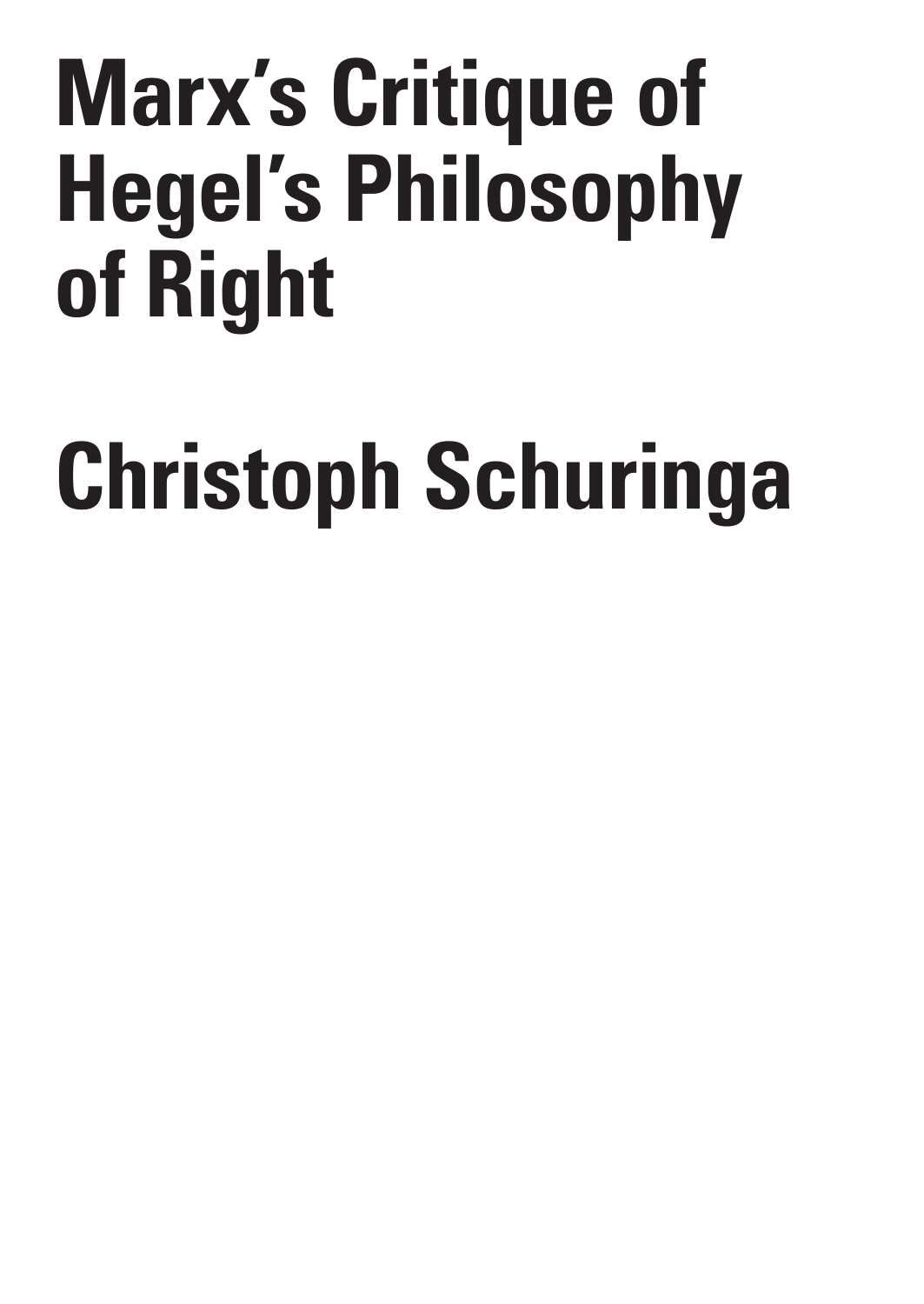**Abstract:** Marx's *Critique of Hegel's Philosophy of Right*, though often mentioned, has received surprisingly little sustained scrutiny. As a result, the text has often been associated with catchphrases and slogans (in particular those involving the image of an 'inversion' of Hegel's dialectic). These in turn have served to hide from view the complex argument that Marx mounts. Although the argument can seem tangled, largely because it simultaneously seeks to operate at a high level of generality and to engage in the fine detail of Hegel's exposition, it is both ambitious and consistent—if fragmentary. I focus on two fragments that Marx provides us with. First, by means of a critique of Hegel's defence of monarchy, Marx offers a fragment of political theory that amounts to an argument for radical democracy. Second, and connectedly, Marx offers a fragment of a more fundamental theoretical critique of Hegel's procedure in *Philosophy of Right*, which seeks to overturn Hegel's Platonizing dialectic. Throughout, the complex argument that is revealed is one that gives the lie to the slogans. Once we start to spell out this argument, we see that Marx's critique of Hegel is far more radical and far-reaching than the images of 'inversion' suggest.

**Keywords:** Hegel, Marx, philosophy of right, democracy, dialectic

### **Introduction**

Marx's *Critique of Hegel's Philosophy of Right* (hereafter, *CHPR*)1 of 1843 is the single most sustained stretch of engagement with Hegel in his corpus. One would be forgiven for thinking, given the widely acknowledged importance of Hegel for Marx, that detailed treatments of it abound in the literature. But this turns out not to be the case. Marx's text is much mentioned in the literature on Marx (and, to a lesser extent, in the literature on Hegel), but little examined in detail.<sup>2</sup> Instead of detailed examination of Marx's arguments, the literature is dominated by slogans and summaries that are supposed to capture—in a well-worn but insufficiently interrogated metaphor—Marx's supposed 'inversion' of Hegelian dialectic.<sup>3</sup>These slogans and summary treatments signal not merely a missed opportunity.

1 MEGA2 I/2: 3–137/MECW 3: 3–129.

2 One exception is the chapter on *CHPR* in Leopold 2007. The most sustained discussions are those of Galvano Della Volpe (1980) and of those influenced by *dellavolpeanismo*, in particular Mario Rossi (1977) and, less voluminously, Lucio Colletti (see esp. Colletti 1975a). A powerfully lucid overview of *CHPR* is given in Colletti 1975b. See also the searching, but tantalizingly brief, treatment of *CHPR* in Theunissen 1994: 472–86. Some elements for a discussion of how Marx seeks to make good on Hegel's defects, and the relation of this effort to Aristotle, are usefully covered in Depew 1992.

3 As Dieter Henrich has aptly said, 'This talk of the inversion of Hegel's philosophy—talk that speaks Hegel's own language—should not be taken for more than an image and an indication of a problem' (Henrich 2010: 189). For a similar warning issued from a different perspective, see Althusser 2005.

I S & C R I T  $\mathbf{I}$ Q U E / Volume 8 Issue 2

C R I S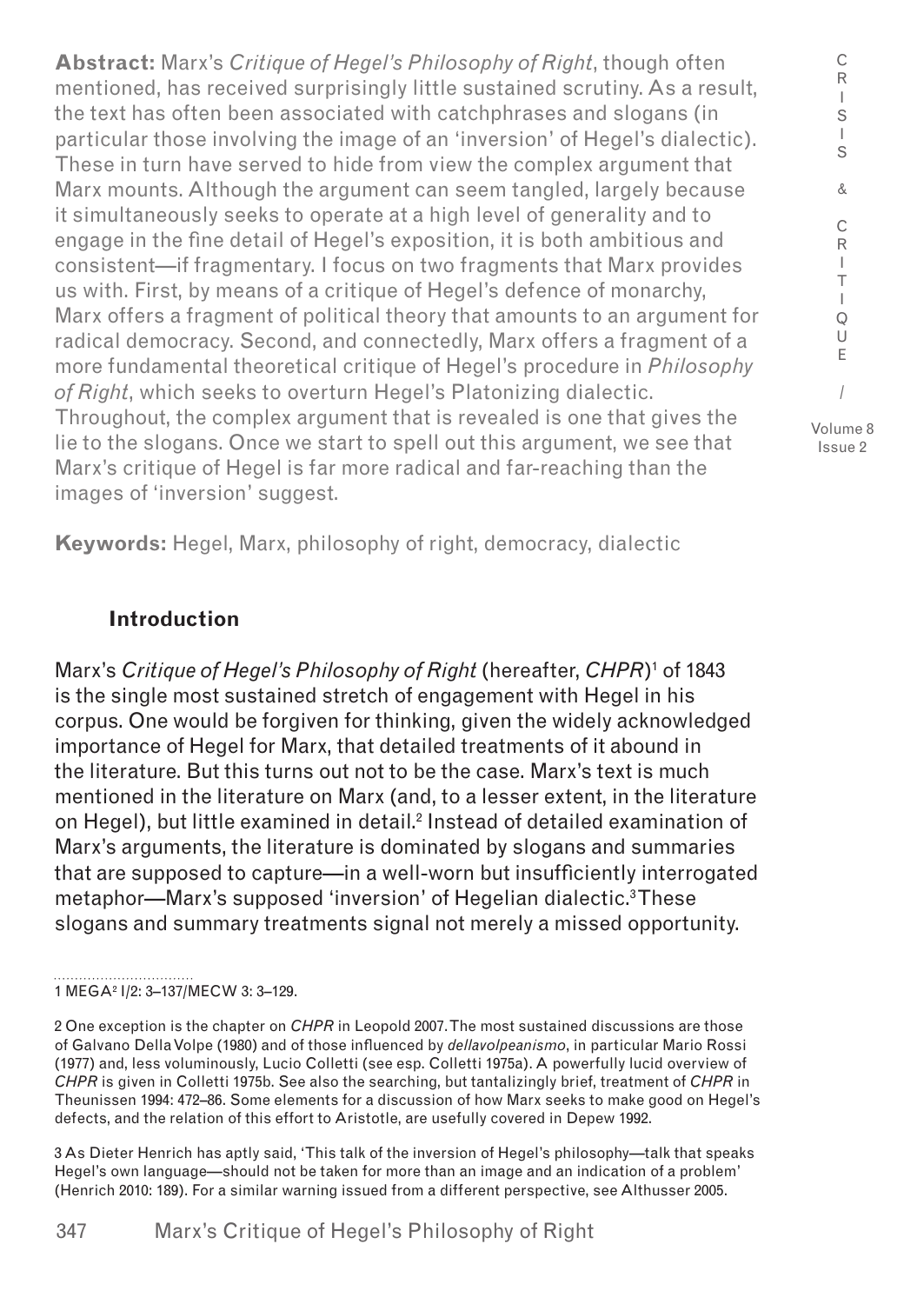They serve to cover over a set of profound and important difficulties surrounding just what dialectic might be—and how (and indeed whether) it could take a materialist form at all—where it is precisely a close engagement with the argument of *CHPR* that might offer a promise of progress.

In part this situation is due to the difficulties of Marx's text itself. It is long and detailed, but complex and repetitive. It seems to alternate frustratingly (as Marx himself admitted) between criticisms of a highly general nature and nit-picking over the minutiae of Hegel's exposition. Furthermore, it is a fragment that remained unpublished; and its unpublished status owes something to Marx's difficulties bringing it to any successful completion after long struggles with the material. Nevertheless, the difficulties have been exaggerated, and, as I intend to show here, the text repays careful unpicking of its lines of argument. The result will be to show up the usual slogans and summaries as profoundly misleading, and to open up the possibility of replacing them with a reading that does justice to Marx's complex and ambitious argument in this text—an argument that does indeed operate on two fronts, one highly general and the other highly specific, but that does so with a principled purpose. It will be essential to the reading offered here to examine how the general and specific strands interact as part of a unified critique of Hegel's theory of the state and of the philosophical procedures operative in it.

 To claim that the text contains a cogent and complex argument does not involve denying the fragmentary status of Marx's critique. Marx effectively offers us two distinct theoretical fragments. First, he offers us a fragment of political theory. Marx's attack on Hegel's defence of monarchy produces as its result his own defence of radical democracy (what Marx takes to be the only form of democracy worthy of its name). What Marx defends might be called 'absolute representation': here each member of society represents each, so that all mediating representative institutions are annulled. That Marx should offer us only a fragment of political theory is instructive. The later Marx never repudiates the adherence to radical democracy articulated in *CHPR*, although he will drop the word 'democracy' itself, having judged it to have been distorted—and appropriated in this distorted form—by bourgeois liberals so as to be now irrecoverable from them. If Marx does not, in later work, give sustained attention to political theory, this should come as no surprise in light of the fragment that *CHPR* provides, since it reveals just how simply Marx's political theory can be stated. A human society is to be self-determining, through the mutual representation of each by each. Marx's subsequent priority becomes the more focused task of a critique of the categories produced by capitalism that stand in the way of absolute representation.

Secondly, Marx offers us a fragment of a critique of Hegel's Logic<sup>4</sup> (or,

/ Volume 8

Issue 2

C R I S I S & C R I T  $\mathbf{I}$ Q U E

<sup>4</sup> I follow the convention of writing 'Logic' with a capital, and unitalicized, when referring to the part of Hegel's system with this title, as opposed to the two distinct executions of it.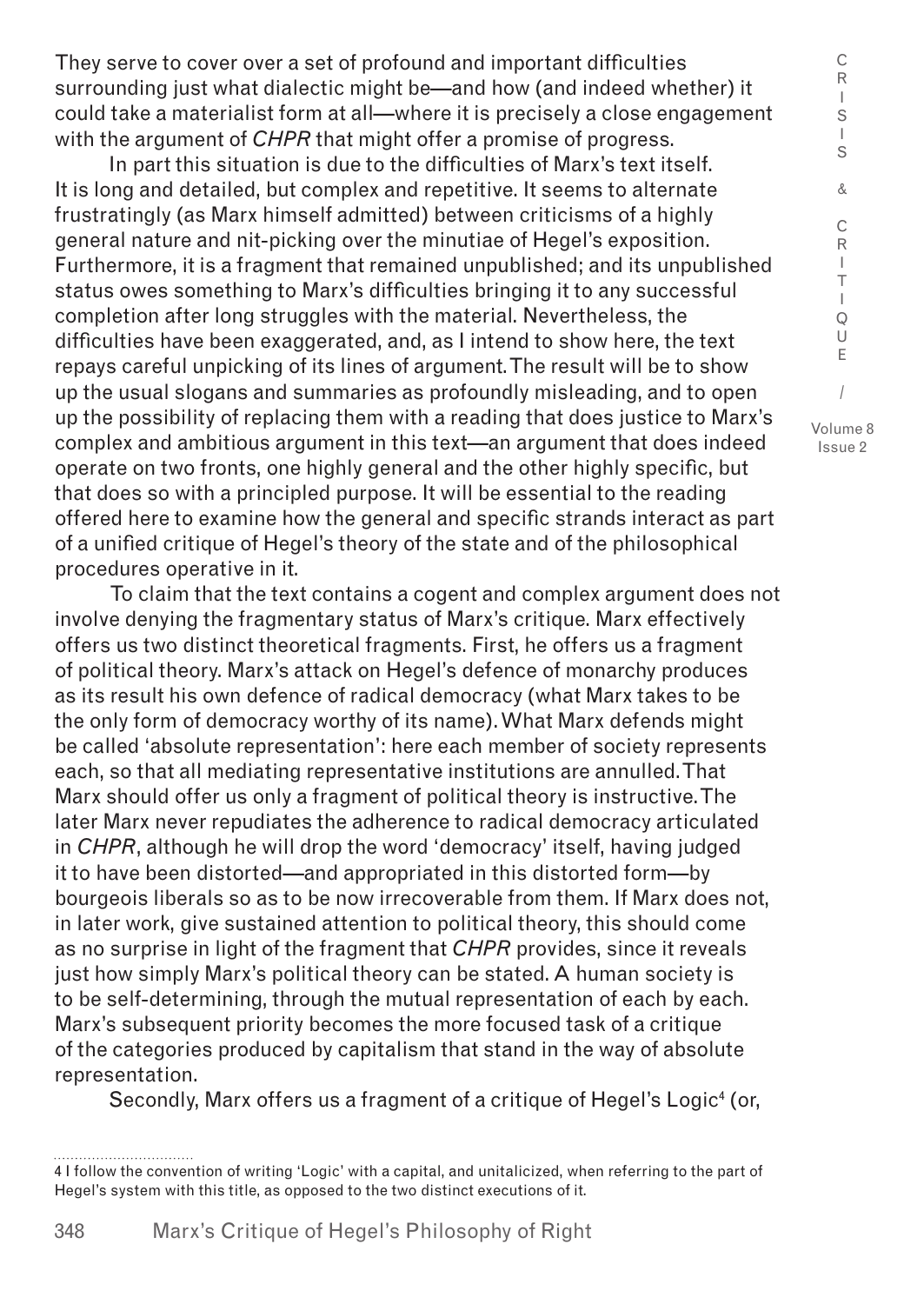equivalently, of Hegel's speculative philosophy, operative in the *Philosophy of Right* and throughout his system). This is a fragment in a literal sense: as Marx tells us at junctures in the text, the critique of Hegel's Logic was a larger task to be elaborated elsewhere.5 His critique of Hegel's Logic as offered here is also fragmentary in an intellectual sense: it merely hints at the general direction of such a critique. Not surprisingly, the literature is, as a result, particularly unclear—indeed, confused—on the basic thrust of this critique. Sometimes commentators are content merely to state that in Marx the Hegelian dialectic is 'inverted', as fits with the slogan that Marx turns Hegel 'the right way up', but the large question of how such a materialist dialectic could possibly work, given the immense difficulties of spelling out how Hegel's version is supposed to work, is then simply left aside.6 At the same time, there is disagreement among those commentators who have approached the text with greater seriousness, such as Michael Theunissen and Dieter Henrich, as to whether Marx possessed a profound understanding of Hegel's Logic (Theunissen) or fundamentally misunderstood it (Henrich).<sup>7</sup>

 While it has to be remembered that Marx offers us only a fragment of a critique of Hegel's Logic, it is nonetheless possible to discern the direction of this critique with some accuracy if close attention is paid to the argument of the text. As will be substantiated below, Marx's charge of 'mysticism' against Hegel's Logic (and thereby against his speculative philosophy as operative in *PR*) does not consist merely of opposition to Hegel's idealism. Nor is the problem of mysticism limited to that of 'apriorism' (determining reality without recourse to empirical input) or 'emanationism' (the production of reality by the Idea). Marx's critique of mysticism strikes more deeply, aiming to undercut the very intelligibility of Hegel's claim to be pursuing *dialectic* at all. Marx's fragment of a critique of Hegel's Logic offers us the beginning of an attack on Hegel's dialectic as collapsing into Platonic *diairesis* ('division'), sharing the latter's defects (in particular, arbitrariness). This opens up many possibilities, among them the idea pursued by Galvano Della Volpe that Marx might be offering to supplant Hegel's pseudo-dialectic with a genuine dialectic. Whether or not Della Volpe's proposal is right, the present contribution to an interpretation of Marx's text can be read as an injunction to reopen the questions posed by *dellavolpeanismo*. 8

5 See especially the remark at MEGA2 I/2: 98/MECW 3: 88.

I S & C R I T I Q U E / Volume 8

C R I S

Issue 2

<sup>6</sup> It is instructive to compare the laudable effort to focus on fundamental, even basic, questions about Hegel's dialectic in Horstmann 1978, and the difficulties encountered. For a general discussion of the problematic state of recent literature on dialectic in Hegel and Marx, see Lange 2016.

<sup>7</sup> See Theunissen 1994: 472–486, Henrich 2004, and the discussion in §5 below.

<sup>8</sup> For a rare engagement with Della Volpe from outside the sphere of his Italian followers, see Longuenesse 2007: 78–82. Longuenesse, bafflingly, accuses Della Volpe of a 'misunderstanding', which 'consists in reading Hegel's Logic as a theory of knowledge' (78) and says that his 'demonstrations […]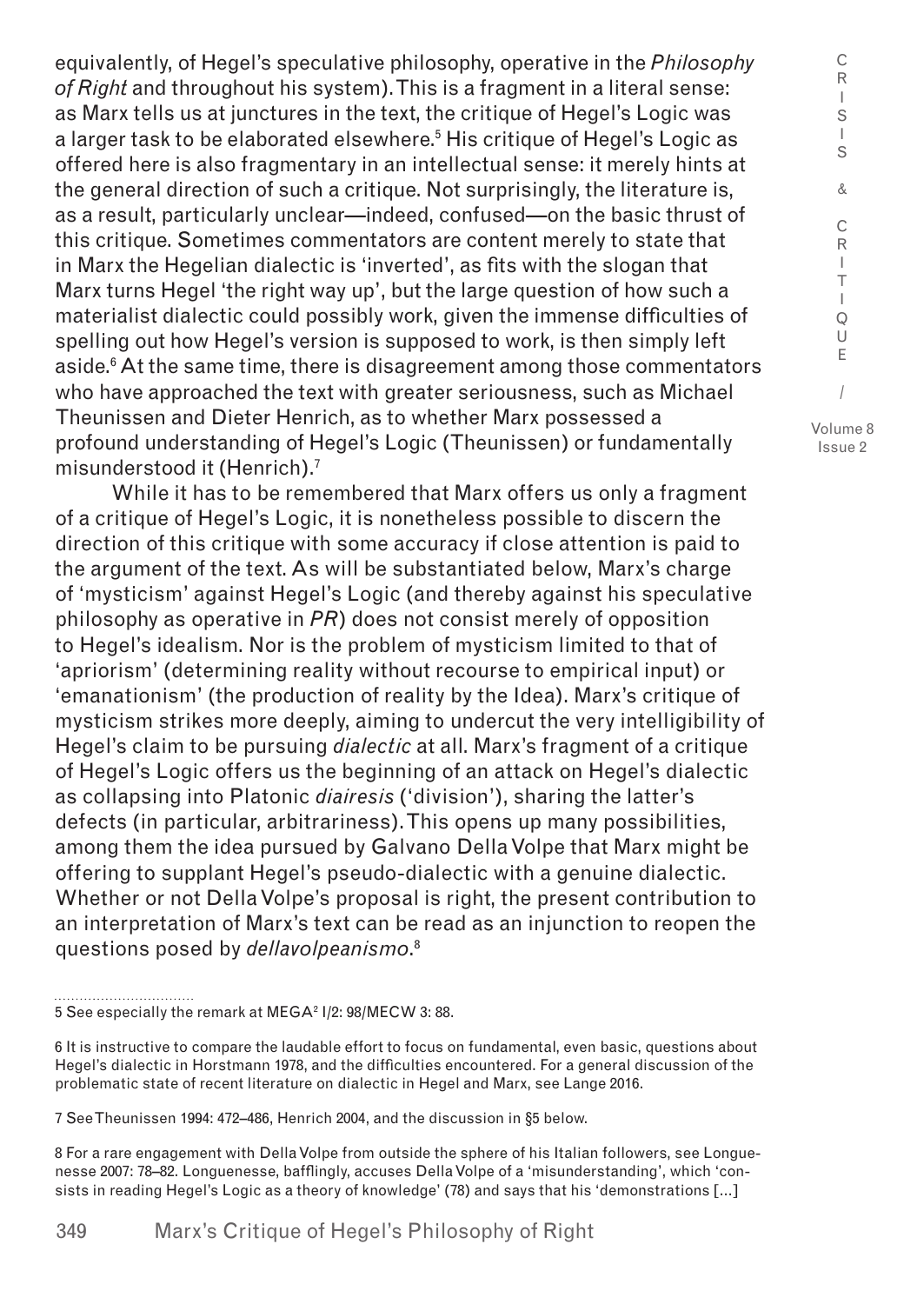To append one more remark about how the following interpretation may be understood: following preliminaries (§§1–3), we will, first, investigate (in §4) Marx's execution of the (relatively easy) task of showing up Hegel's procedure as involving arbitrariness and bad-faith argumentation, even by its own lights; second, we will turn (in §5) to the deeper question of just what diagnosis Marx is attempting to offer of the flawed conception of mediation in Hegel that produces these effects.

#### **1. Hegel's doctrine of the state in outline**

This is not the place to attempt an outline of Hegel's *Philosophy of Right*  (hereafter, *PR*) as a whole, or of the place of his doctrine of the state within it. Nevertheless I will draw attention to some salient features of the text for the purposes of an interpretation of *CHPR*. 9

 The topic of *PR* is the will or, equivalently, freedom. For Hegel to speak of the will or of freedom are two ways of specifying the same topic. To be a will—to be determined only by willing as such—is to be free. *PR*  begins from what Hegel takes to be initial appearances—freedom is a matter of seizing hold of my environment and appropriating it to myself as I see fit. (This is 'abstract right'.) This conception is inadequate, according to Hegel, since abstract right presupposes 'morality'—my being able to stand behind my actions as a subject who can claim, and be in turn imputed, responsibility for them. But 'morality', it turns out, can exist only in the context of 'ethical life' (*Sittlichkeit*), a complex structure of social relations. Ethical life, the crown of freedom, itself consists of a triad: the family (ethical life's element of 'naturalness'), civil society (a nexus of relations between subjects seeking their own ends in competition with one another: the 'system of needs'), the state.10 Only in the state is the 'actuality of concrete freedom' (*PR* §260) attained. In other words, freedom presupposes participation in the state (and presupposed this all along). The account that Hegel offers of such participation is highly complex, requiring a demonstration of the integration of the particular modes of the system of needs (i.e., of us as self-seeking individuals) within the state, characterized by universality, by means of a series of crisscrossing mediations.

 Hegel's account of the state is divided into two parts. The first part deals with the 'internal constitution'—the framework of some individual state. What Hegel offers here is essentially a defence of the idea that the

S & C R I T I Q U E / Volume 8

Issue 2

C R I S I

sometimes verge on the comical' (81). Whatever else may be said about Longuenesse's claims, they are sufficient to demonstrate that her acquaintance with Della Volpe's project is at best cursory.

<sup>9</sup> For more on Hegel's *Philosophy of Right* and its doctrine of the state, see Schuringa (forthcoming).

<sup>10</sup> Michael Theunissen plausibly proposes (1994: 477) that the structure abstract right–morality–ethical life replicates the structure being–essence–concept in the Logic.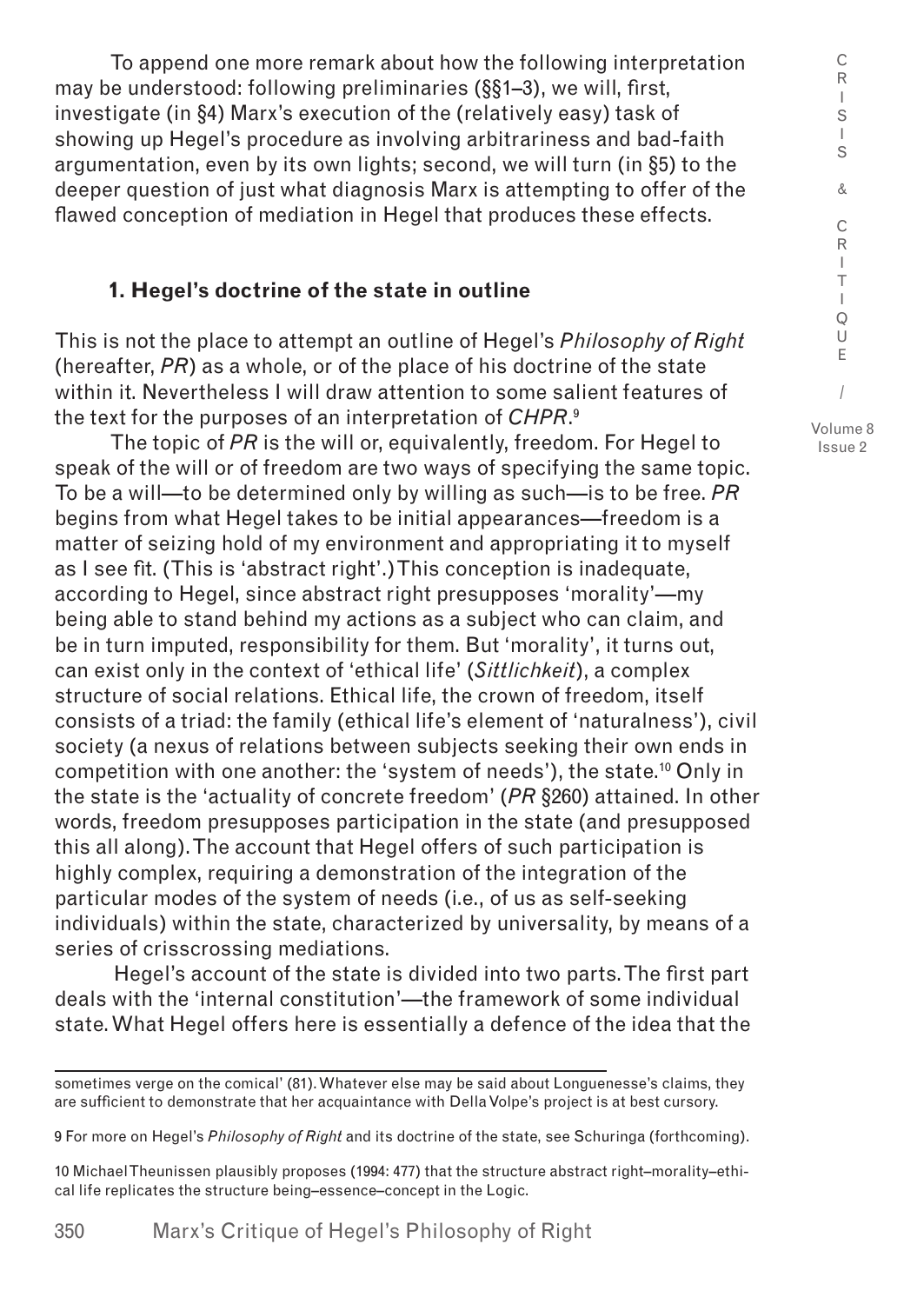various powers of the state (the monarchical, executive and legislative powers) form an organic whole: these various powers are organically interconnected, mutually supporting each other and contributing to a joint life to which each is indispensable. The second treats of the 'external constitution', which is concerned with the relationship of a state to other states.

 As part of his attempt to demonstrate the integrity of the internal constitution by means of various complexly interacting mediations, Hegel mounts a defence of an 'estates constitution', as opposed to a representative constitution. An estate is a particular walk of life. (This is not the same thing as a class: the agricultural estate, for instance, might straddle both landowners and farm labourers.) An estates constitution has such walks of life represented in an estates assembly, in which delegates of the various estates sit (as opposed to representatives of the citizenry merely *qua* citizens). This will become important in Marx's radical account of representation.

 As we shall see, one of Marx's chief concerns will be the way in which Hegel seeks to make good on his claim to be able to give an organic account of the state.

#### **2. Marx's text**

*CHPR* is a fragment, dealing with §§261–313 of Hegel's text. It thus deals with a sizeable chunk of Hegel's treatment of the 'internal constitution'. Hegel's treatment begins at *PR* §257, and it is likely that Marx's manuscript began with a discussion of that paragraph; the first few pages are lost.11

 In some respects it is unsurprising that this unfinished and unpublished<sup>12</sup> torso of text has tended to attract summaries and cursory remarks rather than sustained engagement from commentators. It is at first sight unwelcoming and even baffling, thanks to its incomplete state. It is reasonable to suppose that Marx's failure to complete it, and thus to publish it, flowed from his failure to find a way of carrying out the project to his satisfaction. He had for a long time harboured the idea of publishing a critique of Hegel's *Philosophy of Right*: the text we have is the outcome of a long, and ultimately unsuccessful, struggle.13 As Marx

C R I

<sup>11</sup> It is sometimes said that Marx wrote the text on his honeymoon. In fact, the composition of *CHPR*  occupies a much longer period (see the editorial material at MEGA I/2: 571–82, corroborating the date of March–August 1843 originally proposed by Ryazanov).

<sup>12</sup> The text was first published in 1927.

<sup>13</sup> See the letter to Ruge, 5 March 1842 (MEGA<sup>2</sup> III/1: 22/MECW 1: 382–3): 'Another article which I also intended for the *Deutsche Jahrbücher* is a criticism of Hegelian natural right, insofar as it concerns the *internal political system*. The central point is the struggle against *constitutional monarchy* as a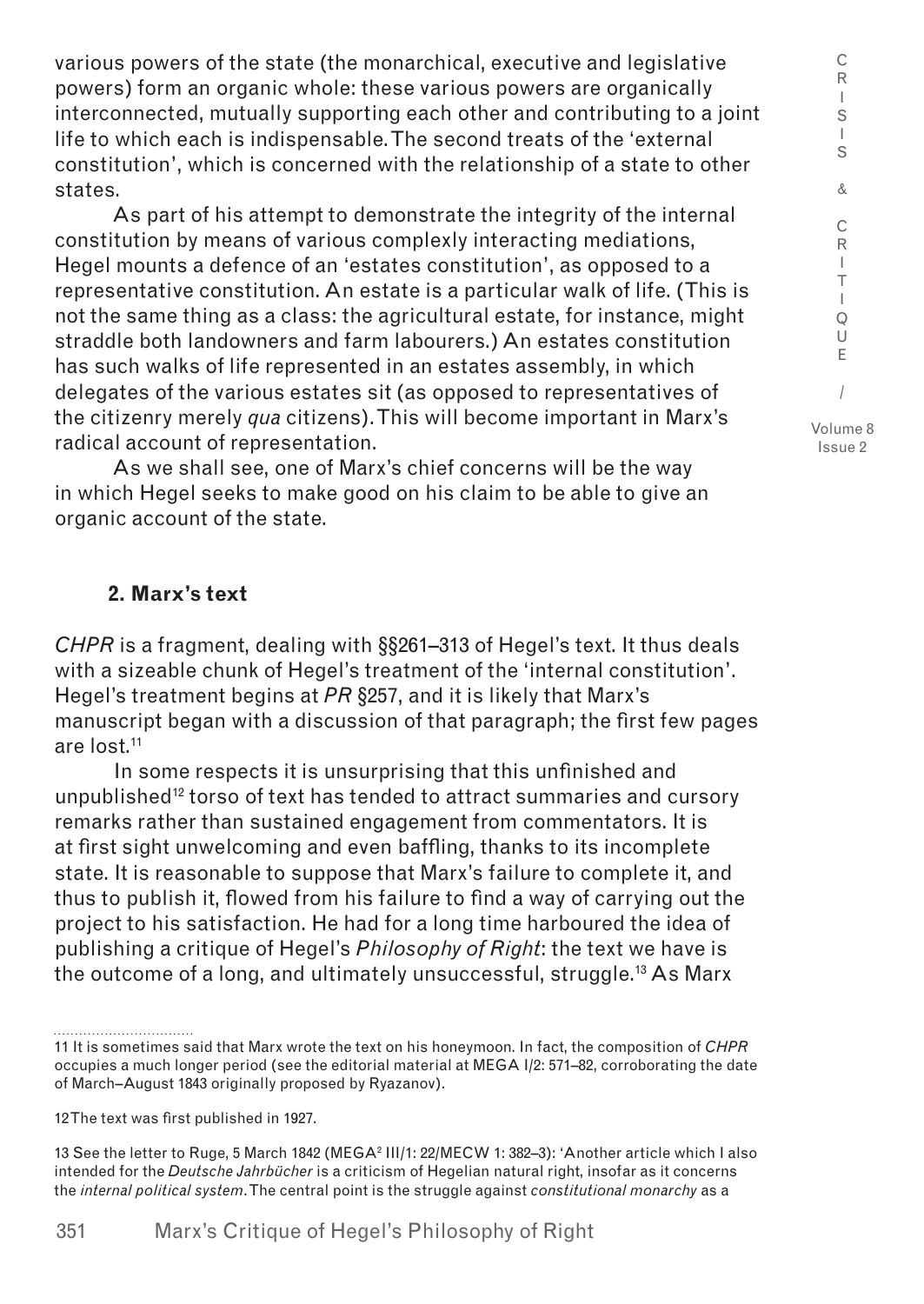comments regarding *CHPR* in the 1844 Paris Manuscripts, seeking to explain the failure of his efforts to publish the *Critique* as announced in the *Deutsch-französische Jahrbücher*: 'While preparing it for publication, the intermingling of criticism directed only against speculation with criticism of the various subjects themselves proved utterly unsuitable, hampering the development of the argument and rendering comprehension difficult'.14

The text that we have poses three kinds of challenge, in ascending order of seriousness. The first is that the text points beyond itself to material that Marx never provided. It contains references to parts of a projected critique that Marx never carried out. For instance, it is clear that Marx's intention had been to provide a critique of the sections in *PR* on civil society as well as those on the state. It is not clear how these would have related to the text that we have.

A second issue is that this text is the product of a sustained *Auseinandersetzung* with Hegel on Marx's part the true scale and reach of which we can only guess at. It is clear that Marx engaged deeply with Hegel's Logic in the period between the completion of his doctoral dissertation (April 1841) and his abandonment of *CHPR* (around September 1843). Marx was preparing himself for an academic career in which the teaching of Hegel's Logic was going to be a major part. It is also plausible that Marx laboured at various versions of a critique of *CHPR* over the period 1842–43, of which the text we have is only the most advanced product. What has come down to us in the form of *CHPR* is likely something like a synthesis of previous attempts that at the same time exceeds those earlier attempts in terms of ambition. Marx seems to have persevered with his *Auseinandersetzung* with Hegel even while working for the *Rheinische Zeitung*, so that what we have is only the tip of an iceberg, if a fragmentary and jagged tip.<sup>15</sup>This generates a substantive issue that I will return to: what is the critique of Hegel's Logic operating in the background of Marx's concerns in this text?

The third, and by far the most significant issue, is that of the interweaving of extremely general concerns and highly specific ones that Marx alludes to in the Paris Manuscripts as having spelled problems for the prospects for publication of the text. It is true that Marx's shifting between these levels of generality threatens to make the text irredeemably perplexing for the reader. (Leopold doubts that its Issue 2

C R I S

hybrid which from beginning to end contracts and abolishes itself.' The manuscript referred to, presumably a predecessor to *CHPR*, is not extant.

<sup>14</sup> MEGA2 I/2: 325/MECW 3: 231. A text called 'Critique of Hegel's Philosophy of Right. Introduction', did, of course, make it to publication in the *Jahrbücher* (MEGA2 I/2: 170–83/MECW 3: 175–87).

<sup>15</sup> It should also be noted that philosophical concerns continuous with Marx's engagement with Hegel's theory of the state run through the journalistic writings of 1842 and early 1843. See the superb unpublished PhD thesis by Martin McIvor (2004).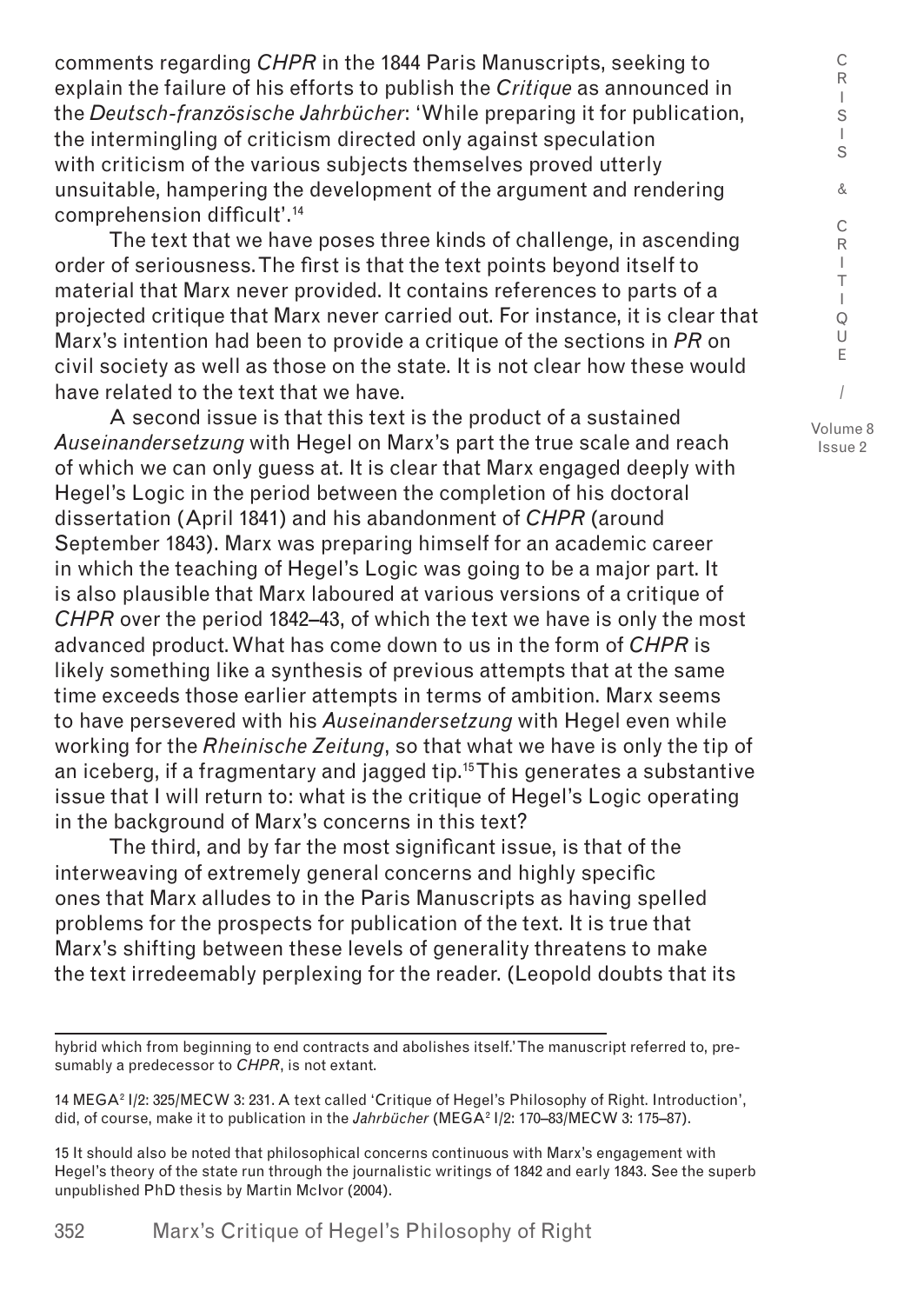arguments can really be straightened out in the end.16) I maintain, on the contrary, that these varying strands, and their interplay, can be made sense of. A key to success here is to eschew the attempt to *separate* a set of general concerns from a set of more specific ones, and to see them instead as interconnected. Marx is so concerned to delve into the details of, for instance, the function of the 'estates element' in Hegel's picture of the state because he sees this as a means of exhibiting the confusion that he thinks governs his overall approach. Marx does not merely think that Hegel's account of how the 'estates element' mediates between different powers of the state is mistaken: it exhibits, in concrete detail, the problems with Hegel's appeal to mediation as such. In that sense Marx's exhibiting the defects of the specific mediations performed by the 'estates element' is an illustration of his general attack on Hegel's appeal to mediation.

#### **3. The 'Hegel–Marx connection'**

There is an ever-growing literature, in recognition of the significance of Hegel for Marx, on the 'Hegel–Marx connection'.17 But it can hardly be maintained that there has crystallized from this literature anything like a clear picture of the relation in which Marx stands to Hegel. Commonplaces abound. One such commonplace is that Marx turned Hegel 'the right way up'. This image does appear, twice, in *CHPR*, and Marx harks back to it in the famous Afterword to the second edition of *Capital* Vol. 1. In *CHPR* Marx says that 'the true way [der wahre Weg] is stood on its head',<sup>18</sup> and speaks of Hegel as one 'who inverts everything [der alles umkehrt]'.<sup>19</sup> The 1873 Afterword Marx replicates the image, and relates it back to his work on *CHPR* 30 years earlier:

My dialectical method is fundamentally [der Grundlage nach] not only different from the Hegelian, but directly opposed to it. For Hegel the process of thought, which he even transforms into an independent subject, under the name of 'the Idea', is the demiurge of the actual—and the actual is merely the external appearance of the Idea. With me the reverse is true: the ideal is nothing but the material [das … Materielle] transferred and translated into the human head.

16 Leopold 2007: 21.

17 See e.g. a collection of essays published with this title (Burns and Fraser 2000).

18 MEGA<sup>2</sup> I/2: 43/MECW 3: 40. Wherever I quote English translations, they are tacitly emended where appropriate.

19 MEGA2 I/2: 96/MECW 3: 87.

C R  $\mathbf{I}$ S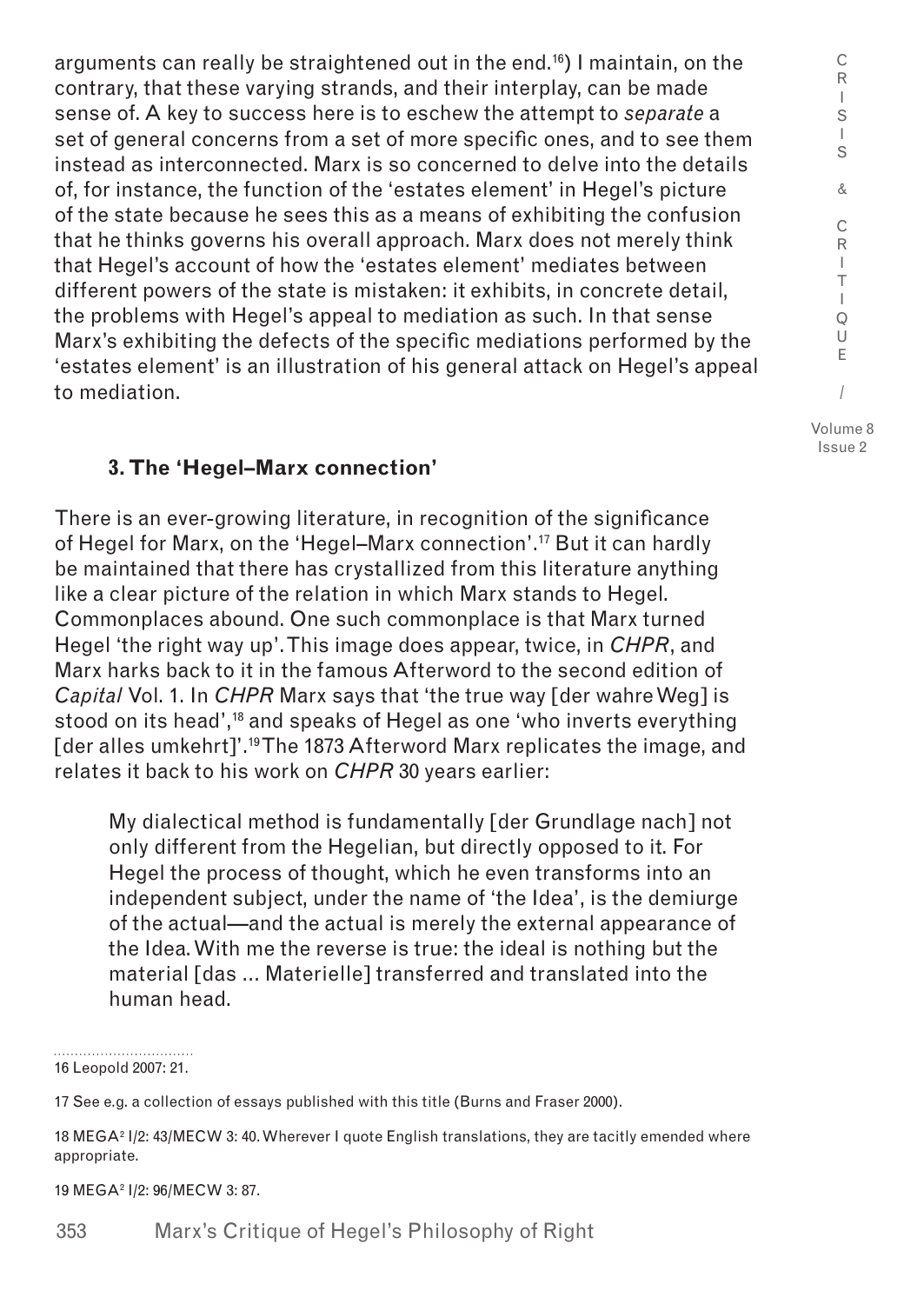I criticized the mystificatory side of the Hegelian dialectic nearly thirty years ago, at a time when it was still the fashion. […] The mystification which the dialectic suffers in Hegel's hands by no means prevents him from being the first to present its general forms of motion in a comprehensive and conscious manner. With him it is standing on its head. It must be inverted [Man muß sie umstülpen], in order to discover the rational kernel within the mystical shell.<sup>20</sup>

These passages seem to confirm a number of commonplaces. Marx wants to 'invert'<sup>21</sup> Hegel so as to turn idealist dialectic into materialist dialectic.22 As they stand, however, such slogans are empty. What could it possibly be for idealistic dialectic to land on its feet?<sup>23</sup> What is it about idealistic dialectic that allows it to count as invertible in the first place?

 Whatever may be said in favour of reading Marx, beyond 1843, as a 'materialist', opposed to Hegel's 'idealism', Marx's approach to Hegel in *CHPR* is quite clearly not that of 'inverting' idealism as this is commonly understood. The passages quoted above continue as follows:

The true way is stood on its head. The simplest thing becomes the most complicated, and the most complicated the simplest. What ought to be the starting point becomes a mystical outcome, and what ought to be the rational outcome becomes a mystical starting point.<sup>24</sup>

Hegel, who inverts everything, turns the executive power into the representative, into the emanation, of the monarch.<sup>25</sup>

Even at face value, these statements seem to involve something other (or more) than the inversion of Hegel's idealism: they seem to be making a complaint about how Hegel argues, what he goes on to *do*. And

20 MEW 23: 27/*Cap*. I: 102.

21 Hans Friedrich Fulda (1974) makes a great deal of the use of the word *umstülpen* in the Afterword passage: the metaphor here, as Fulda suggests, is that of turning a glove inside-out. In other words, what becomes inner becomes outer, and vice versa. This is helpful in breaking the spell of the overly simple metaphor of 'inversion' as supposedly sufficient to capture the relation between Hegel's dialectic and that of Marx. But it is only a beginning in this direction.

22 Note also Marx's reference to 'the materialist basis of my method' in the Afterword (MEW 23: 25/ *Cap*. I: 100).

23 Note that Lenin explicitly thinks that 'Hegel is materialism which has been stood on its head', and so he resolves to 'cast aside for the most part God, the Absolute, the Pure Idea, etc.' (quoted Colletti 1973: 24). But what is the basis for thinking that it is a materialist inversion that Hegel stands in need of? Colletti gives compelling arguments for regarding the effective identity of the 'dialectics of nature' found in Engels and Lenin with Hegel's speculative philosophy as a mark of their complicity in an idealism essential to dialectic as it is found in Hegel. Colletti concludes that Lenin '"tried" to read Hegel "materialistically" precisely at the place where the latter was … negating matter' (Colletti 1973: 25; ellipsis in the original).

24 MEGA2 I/2: 43/MECW 3: 40.

25 MEGA2 I/2: 96/MECW 3: 87.

354 Marx's Critique of Hegel's Philosophy of Right

R I S I S & C R I T I Q U E / Volume 8 Issue 2

C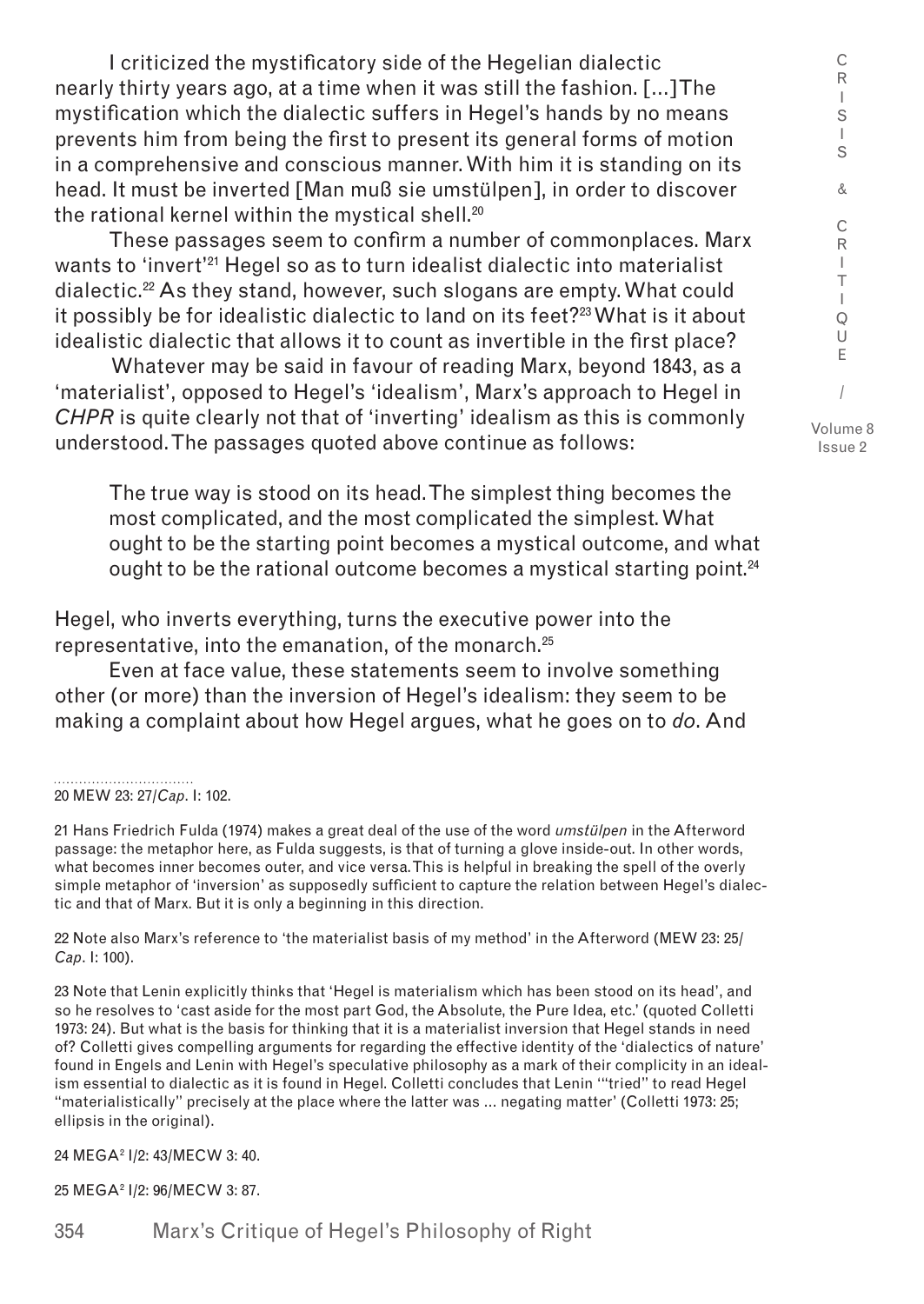Marx characterizes Hegel's failure as a failure to maintain the *philosophical standpoint*: 'in expounding the legislature Hegel everywhere falls back from the philosophical standpoint to that other standpoint where the matter is not dealt with *in its own terms*.'26 It is not then, that Marx simply associates philosophy with idealism, and seeks to reject that; he takes himself to be holding himself to the philosophical standpoint, where Hegel fails to do so.

An important thing to note about Marx's approach is that, his frequent satirical jibes at Hegel's expense notwithstanding, he takes Hegel's ambition in *PR* very seriously. Far from seeking simply to reject Hegel's project, he is interested in thinking it through.27 This, again, Marx seeks to do simultaneously at a level of great generality and at a level of fine detail. And not without reason: the whole point is to offer a kind of symptomatology of Hegel's procedures, not simply to enter an objection to a construal of the state by means of 'idealist' dialectic.

The core of Marx's critique is that Hegel is guilty of 'mysticism', a charge repeated frequently in the text. This charge is easily misunderstood, and is often read as an accusation of an ontological idealism or of 'emanationism'. It is, however, directed at Hegel's manner of arguing, not (simply) against some supposed idealist or emanationist starting assumption, and must be read against the background of Marx's appreciation of Hegel's project. Marx sums up this appreciation in the comment that 'It is a great advance to treat the political state as an organism and therefore to look upon the variety of powers [*Gewalten*] no longer as something [in]organic, but as a living and rational differentiation'.<sup>28</sup>

What Hegel sets out to do is to derive the interconnection of the component parts of the state from the Idea. But he fails to execute the task he has set himself. In fact he merely *asserts* the derivation. He says that some contrast or conflict is resolved at the level of the Idea, but this puts the logical cart before the real horse. Again, Marx's complaint is not directed at the idea that a logical account of the state could be given. It is that logic is being prioritized over reality in a specific way: the Logic is treated as if *already* containing the requisite mediations: 'predestined by the "nature of the concept", sealed in the sacred registers of the Santa Casa (of the Logic)'.29 But, Marx challenges Hegel, why think this?

28 MEGA2 I/2: 12/MECW 3: 11.

29 MEGA2 I/2: 15/MECW 3: 15. The reference to 'Santa Casa' is to the Inquisition's prison in Madrid as figuring in Schiller's *Don Carlos*.

I Q U E / Volume 8

C R I S I S & C R I T

Issue 2

<sup>26</sup> MEGA2 I/2: 124/MECW 3: 114. Cf. Marx's insistence on a *philosophical* standpoint, in opposition to what he takes to be Hegel's standpoint (MEGA<sup>2</sup> I/2: 130/MECW 3: 120–1): 'One is not looking at *election* philosophically, i.e., in its specific character, if one takes it at once in relation to the *monarchical* or *executive power*'.

<sup>27</sup> Depew 1992 helpfully emphasizes the sense in which what Marx offers is an immanent critique of *PR*. Depew remains innocent, however, of the ways in which Marx's purpose is to comprehensively overturn Hegel's procedures.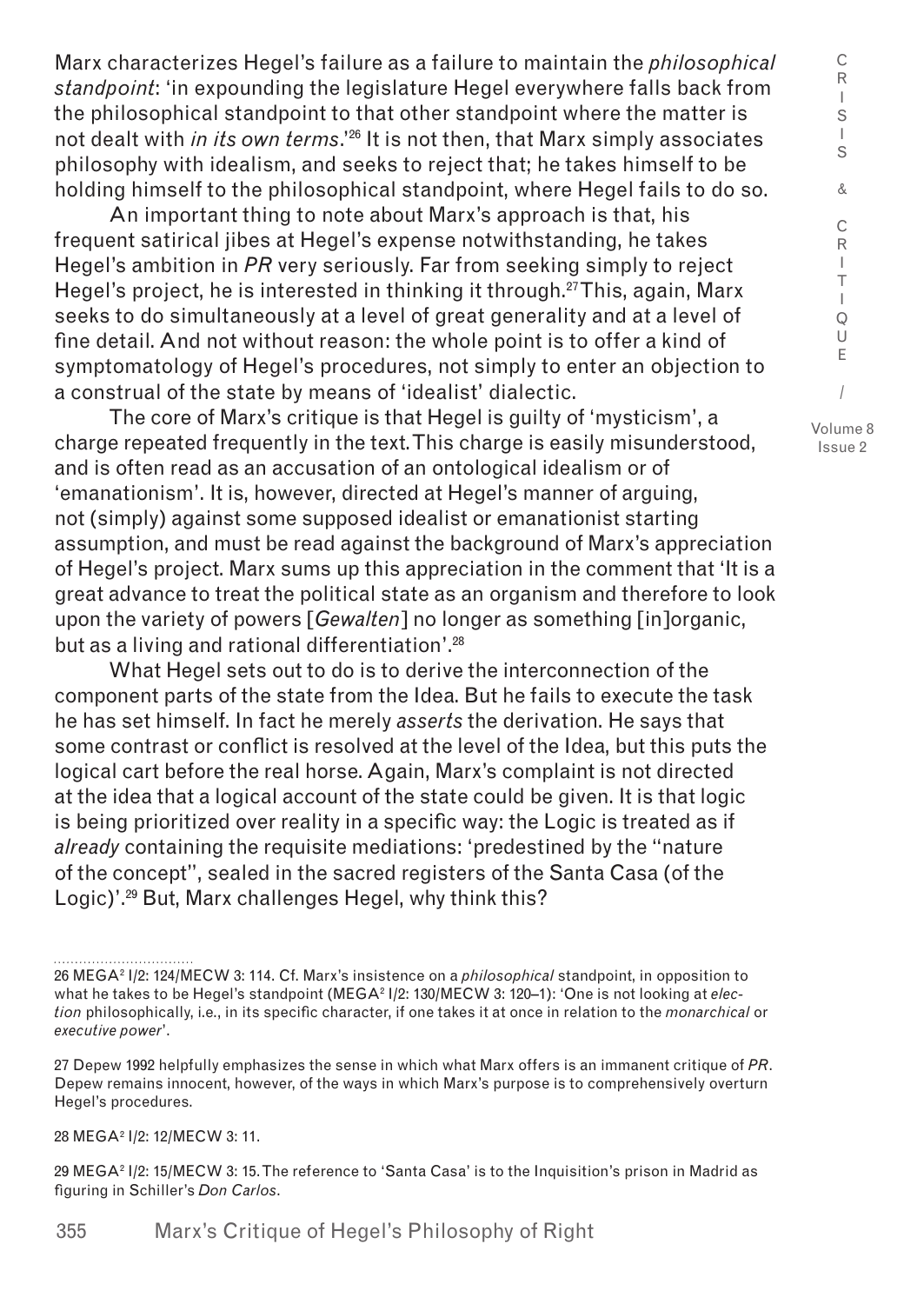One way Marx spells out the charge of mysticism is in terms of the 'reversal of subject and predicate'. This is an allusion to a Feuerbachian criticism of Hegel with which Marx was familiar.<sup>30</sup> The logical Idea gets to be the subject, instead of real human beings or other components of reality. This has the further effect of making *reality* seem like the mere *appearance* of what's really real: the Idea. But how does logic get to be the real driving force? Note that Marx's complaint is not that Hegel falsely denies the ontological status of material beings, or that his Logic illegitimately makes a priori claims about the latter. The issue is the mismatch between Hegel's rigorous logical ambitions and the slapdash way in which he merely *asserts* that some mediation explains empirical reality—*that* should make us suspicious. The trouble is not that Hegel wants to give us the logic of the state, but that his execution of this task is inadequate:

The truly philosophical criticism of the present state constitution not only shows up contradictions as existing; it *explains* them, it comprehends their genesis, their necessity. It considers them in their *specific* significance. But this *comprehending* [Dieß *Begreifen*] does not consist, as Hegel imagines, in recognising the features of the logical concept everywhere, but in grasping the specific logic of the specific object [Gegenstandes].<sup>31</sup>

I have pointed to one way in which Marx is *appreciative* of Hegel's project—i.e. he is appreciative of the idea that a philosophical exposition of the state should aim at exhibiting its organic unity. This is relatively straightforward. Less straightforward is Marx's appreciation of Hegel's account as correctly describing empirical reality. It is not as if Marx regards this as simply a virtue of Hegel's account: by describing empirical reality correctly, he shows up its contradictions in such a way as to call into question his entire portrayal of the state as unified and rational. But these two ways in which Marx appreciates what Hegel is up to are connected: it is precisely Hegel's pursuit of an organic picture of the

C R I S I S & C

<sup>30</sup> Feuerbach tends to put this (as Marx does not) in terms of the rectification of speculative philosophy that will result when this reversal is, in turn, reversed. See Feuerbach's 'Preliminary Theses on the Reform of Philosophy': 'The method of the reformative critique of *speculative philosophy* as such does not differ from that already used in the *Philosophy of Religion*. We need only turn the *predicate*  into the *subject* and thus as *subject* into *object* and *principle*—that is, only *reverse* speculative philosophy. In this way, we have the unconcealed, pure, and untarnished truth.' (GW 9: 244/*Fiery Brook*, p. 154)

<sup>31</sup> MEGA2 I/2: 100/MECW 3: 91. Cf.: '[Hegel's] philosophical labour consists not in thinking embodying itself in political determinations, but in the evaporation of the existing political determinations into abstract thoughts. Not the logic of the matter, but the matter of logic is the philosophical moment. Logic does not [here] serve as proof of the state, but the state as proof of logic.' (MEGA $^2$  l/2: 18/ MECW 3: 18) And again, Hegel 'reproaches ordinary consciousness for not being content with this logical satisfaction, and for wanting to see logic transformed into true objectivity [Gegenständlichkeit] rather than actuality dissolve into logic by *arbitrary* [*willkührliche*] abstraction'. (MEGA2 I/2: 68/MECW 3: 64)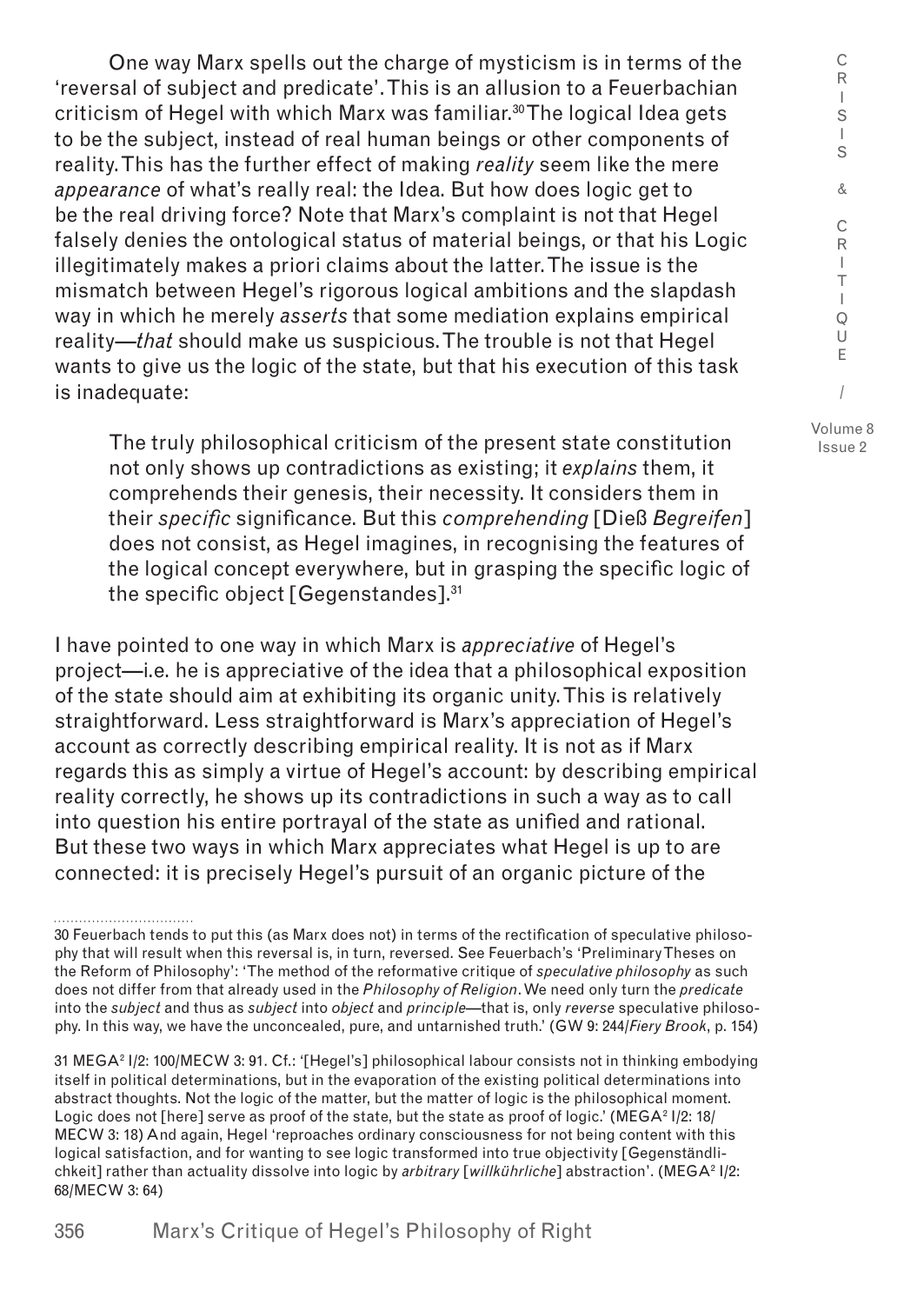state, and what goes wrong in his failure to carry out that project, that produces Hegel's unwittingly acute account of the contradictions of the modern state that Marx seeks to overcome.

#### **4. Radical democracy**

Marx's critique of Hegel's defence of monarchy is an instance of these general criticisms—an instance with a distinct political upshot. Hegel has it that there must be, in the state, a final unifying power in which 'the different powers are bound together into an individual unity', $32$  and that this power must reside in a subject. Marx accepts both of these claims, but subverts Hegel's identification of the subject that wields this power with the monarch. Instead *we*, the people, are this subject.

Marx's argument is a simple one, but has far-reaching consequences. Hegel's claim that the return to an individual subject, as the culmination of the state, marks 'the immanent development of a science'<sup>33</sup> is unfounded. First, this is to return to an impoverished conception of subjectivity and freedom (as arbitrary caprice).<sup>34</sup> And second, the restriction to an *individual* (that is, one single individual, distinct from all others) is illicit.

Hence, because subjectivity is actual only as subject and the subject is actual only as one, the personality of the state is actual only as one person. A fine inference [Schluß]. Hegel might as well have concluded that because the individual human being is a unit, the human species is only a single human being.<sup>35</sup>

On the contrary, according to Marx, 'the person is only the *actual idea* of personality in its genus existence [in ihrem Gattungsdasein], *as the persons*', free from restriction.<sup>36</sup> The 'moment of decision' is placed by Hegel in the hands of the 'person', restricted to the monarch. Importantly, this restriction is made *not* because Hegel refuses to recognize corporate persons: he speaks of a *moralische Person* at *PR* §279R. In a corporate person, according to Hegel, although such a person may be 'concrete initself' (*konkret in sich*), personality can figure only as an abstract moment. For Marx this is absurd: why wrench the moment of decision away from the concrete body of the people, in order to lodge it in the hands of a monarch who is the embodiment of an abstraction, 'monarchy' whose characteristic is subjective caprice?

32 MEGA2 I/2: 20/MECW 3: 19, citing Hegel, *PR* §273.

33 MEGA2 I/2: 27/MECW 3: 25, citing *PR* §279R.

34 See Foster 1935. See also Schuringa (forthcoming).

35 MEGA2 I/2: 28/MECW 3: 26–27.

36 MEGA2 I/2: 28/MECW 3: 27.

C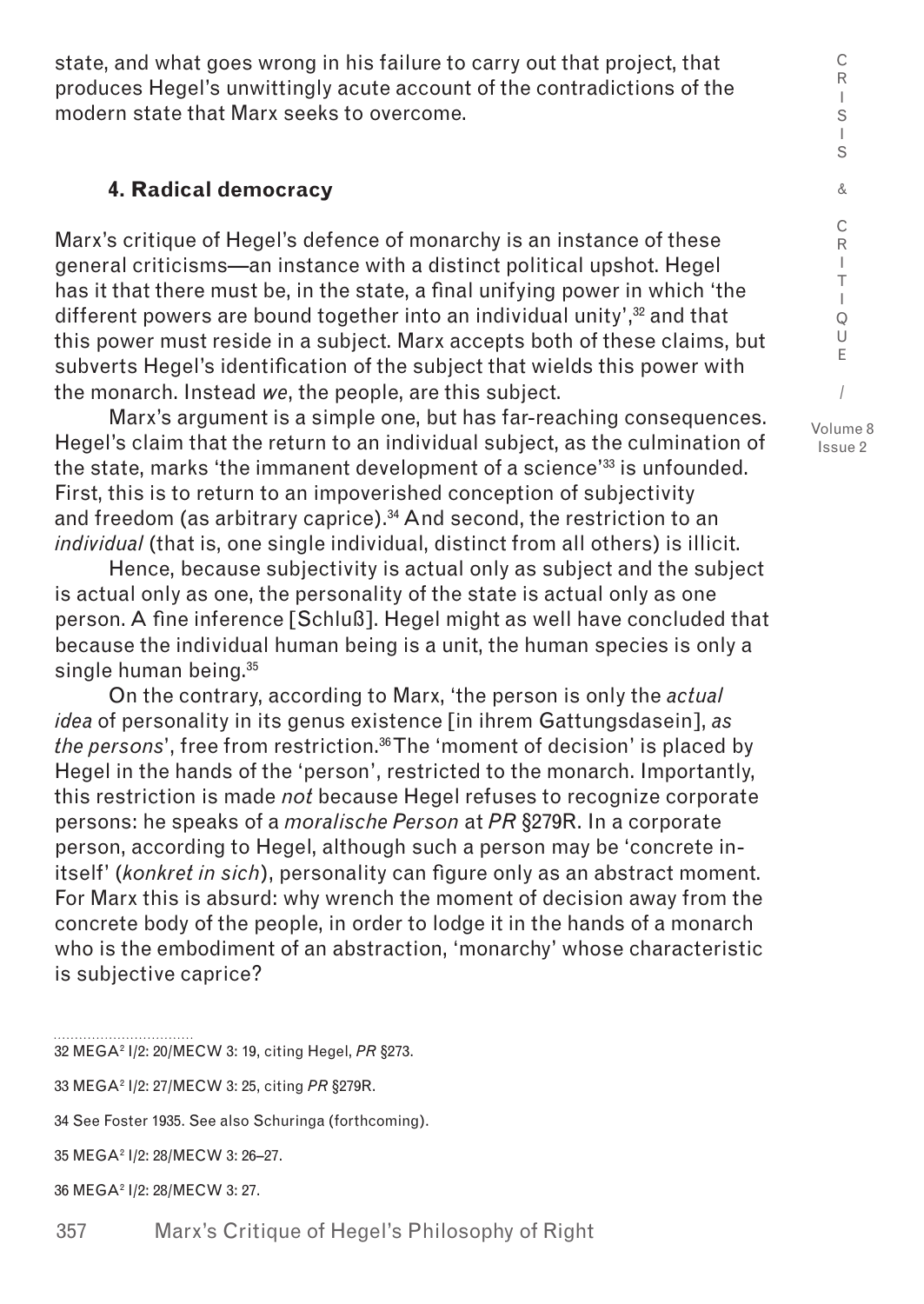Hegel not only favours monarchy over democracy. He directly contests the notion of the 'sovereignty of the people'. He says this is a 'confused notion', 'rooted in the *wild* idea [*wüste* Vorstellung] of the *people*'.37 But the boot is on the other foot, according to Marx. There is nothing 'wild' in the 'idea of the people'. The idea of the people is 'wild' only on the supposition that society is ordered by means of monarchy, not by itself. Hegel suggests that the people crumbles 'in the face of the developed idea', but Marx counters that monarchy will crumble in the face of a 'developed idea' of democracy.38

The ultimate simplicity of Marx's argument comes to the fore when he states what democracy is. Where Hegel conceives a democratic constitution as privative with respect to monarchy, Marx finds it to be evident that the reverse is true: 'democracy is the truth of monarchy; monarchy is not the truth of democracy.<sup>139</sup> Democracy is even the very *genus* 'constitution' (*die Verfassungsgattung*) itself, while monarchy is merely one species of this genus, and a defective one. Crucially, democracy, unlike monarchy, 'can be understood through itself [aus sich selbst]'.<sup>40</sup> For here 'the constitution appears as what it is, a free product of man'.41 And since in it 'the *formal* principle is at the same time the *material* principle', 'only democracy [...] is the true unity of the universal and the particular.<sup>142</sup> So democracy had, all along, provided for the unity that Hegel's account of the state strains towards.

If Marx is right that democracy is just the genus 'constitution', understood through itself by the people, then Hegel's troubles, in the section on the Legislature, about the revisability of the constitution are also helpfully dispensed with. The legislature can only implement the constitution not revise it, Hegel first wants to insist, but he has to admit that, after all, the constitution does get revised from time to time ('indirectly').43 Marx's democracy avoids this problem, since it is upfront that the constitution is the self-determination of the people. It is therefore, quite simply, the people who determine what the constitution is.

 This conception of democracy already brings with it the dissolution of the political state (that is, the state as an institution, distinct from

37 MEGA2 I/2: 29/MECW 3: 28, quoting *PR* §279R.

38 MEGA2 I/2: 30/MECW 3: 29.

39 MEGA2 I/2: 30/MECW 3: 29.

40 MEGA2 I/2: 30/MECW 3: 29.

41 MEGA2 I/2: 31/MECW 3: 29.

42 MEGA2 I/2: 31/MECW 3: 30.

43 MEGA2 I/2: 59/MECW 3: 55.

358 Marx's Critique of Hegel's Philosophy of Right

C R  $\mathbf{I}$ S I S & C R I T I Q U E / Volume 8

Issue 2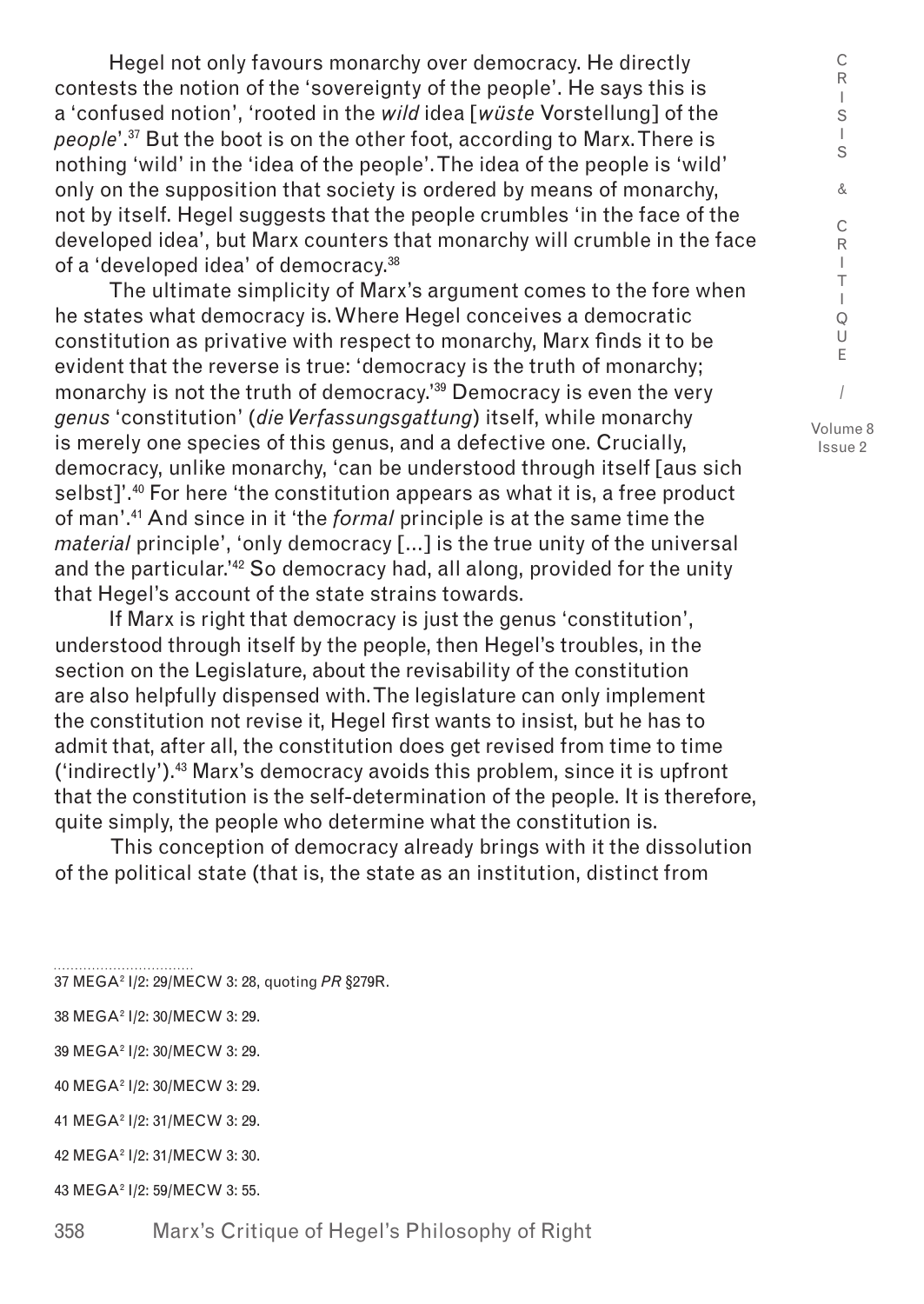human society as such).44 This sets it off from *both* monarchy *and* republic, in both of which an internal bifurcation is generated in each human being, into a *political* human being and an *unpolitical* human being (the human being as private individual).45

So far Marx's argument has been quite straightforwardly made. But how, according to Marx, is the self-determination of the people to be effected? Marx returns to this question at the end of his lengthy and tortuous examination of Hegel's exposition of the legislature. In this section Marx presents a complex and elaborate critique of the multiple ways in which Hegel resorts to various 'mediations' in order to hold his picture of the state together. I will offer a general discussion of Marx's underlying critique of Hegel's appeals to mediation in the next section; I will not attempt to enter into the detail of Marx's critique of how this functions in Hegel's section on the legislature here. Suffice to say, for our purposes, that a prime instance of such mediation is the role Hegel ascribes to the 'estates element' (the part of the legislature in which the estates are represented). According to Hegel one of the principal roles of the estates element (though by no means its only one), is to mediate between the universality of the state and the particularity of civil society. As Marx summarizes this, 'In the "estates" all the contradictions of the modern state organisation coalesce. The estates are the "mediators" ["Mittler"] in all directions, because in all respects they are "hybrids" ["Mitteldinge"].'46

Hegel, in his opposition to a representative constitution, in which the individuals who make up civil society are represented in the legislature by a system of 'one person one vote', favours a constitution that incorporates estates as a further element. The estates, briefly put, can mediate civil society and the state due to an equivalence between 'civil estate' and 'political estate'. But while there was indeed such an equivalence in the medieval period, the modern period is characterized, Marx points out, precisely by a disruption of this equivalence.<sup>47</sup> And so the identity of civil and political life cannot now be achieved in *that* way. Instead, Marx thinks, the point is to radically rethink the very idea of representation.

44 Marx comments that here, as certain French radicals (the Saint-Simonians?) have realized, 'the *political state is annihilated* [*untergehe*]' (MEGA2 I/2: 32/MECW 3: 30). Throughout much of *CHPR*, Marx tends to suggest that he advocates the dissolution of the *political* state, specifically. But in so far as he maintains room for a state that is not political, this (it would appear) amounts to human society as such.

45 For Marx's rejection of republicanism, see MEGA2 I/2: 32–33/MECW 3: 30–31.

46 MEGA2 I/2: 73/MECW 3: 69.

Issue 2

C R I S I

<sup>47</sup> Note, though, that Marx catches Hegel committing a Freudian slip of the pen when he notes that 'civil estate' and 'political estate' no longer have the same meaning: '*Language* itself, says Hegel, expresses the identity of *the estates of civil society* with the *estates in the political sense*—a "unity" "which moreover *formerly prevailed in fact*", and which, one must conclude, now no longer prevails.' (MEGA2 I/2: 78/MECW 3: 71)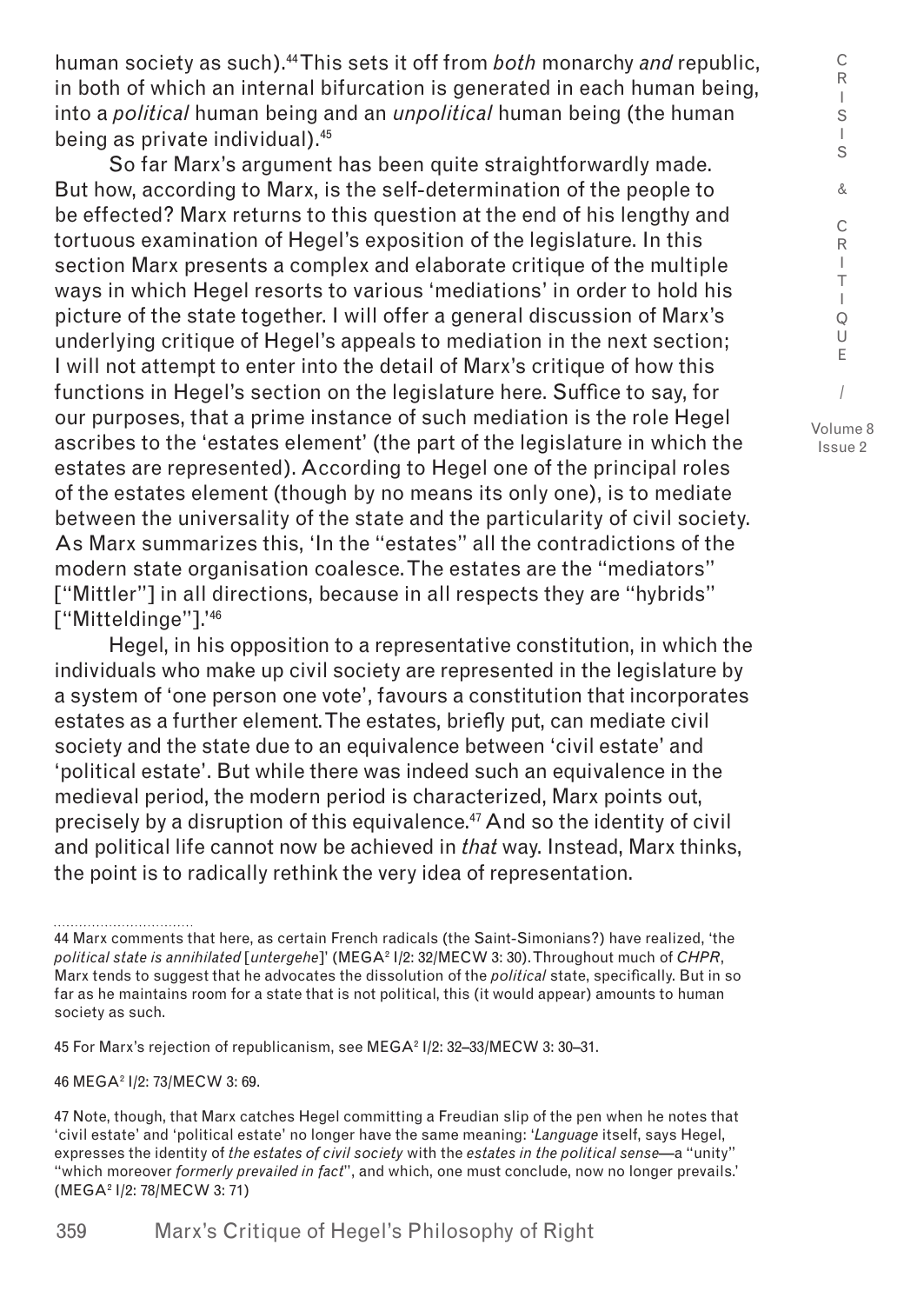Marx had maintained, earlier in the text, that the point of the constitution is just to express the will of the people—that this is what the word 'constitution' *means*. Hegel attempts to answer the question of representation as if it were a numbers game. The numbers count against direct participation, so we must settle for representation by a limited number of representatives (those who can sit in an assembly).<sup>48</sup> But Marx proposes to overcome the split between civil society and the state in a completely different way: by actualizing civil society as the state.

In this situation the significance of the *legislative* power as a *representative* power completely disappears. The legislative power is representation here in the sense in which *every* function is representative in the sense in which, e.g., the shoemaker, insofar as he satisfies a social need, is my representative, in which every particular social activity as a Gattung-activity merely represents the Gattung, i.e., an attribute of my own nature, and in which every person is the representative of every other. He is here representative [Repräsentant] not because of something else which he represents [vorstellt] but because of what he *is* and *does*. 49

 Representation is here neither direct nor indirect. We might call this a picture of 'absolute representation'. It brings with it the dissolution of the state, and therewith the dissolution of civil society. Although Marx is less clear on this, it would seem that absolute representation could be interpreted implying electoral reform. But it would also seem that Marx wants to suggest that to achieve such electoral reform would be to overcome all institutions of voting, representation, and so on, in any traditionally recognizable form, since civil society and state would be dissolved at once. What will result are '*elections unlimited* both in respect of the franchise and right to be elected'.<sup>50</sup> In other words, the only meaning to be attached to 'election' is now seemingly that of the implementation of absolute representation.

#### **5. Marx's critique of Hegel's logic**

We have seen how Marx's critique of Hegel's defence of monarchy constitutes an argument for radical democracy. This specific argument is rooted in a wider attack on Hegel's procedures, which seeks to block Hegel's manner of appealing to logical 'mediations' taking place behind the back of reality. I now want to consider this wider attack—even if what Marx provides us with on this score remains fragmentary and exploratory.

50 MEGA2 I/2: 130–31/MECW 3: 121.

S & C R I T I Q U E / Volume 8

Issue 2

C R  $\mathbf{I}$ S I

<sup>48</sup> MEGA2 I/2: 126/MECW 3: 116–17.

<sup>49</sup> MEGA2 I/2: 129/MECW 3: 119. I leave *Gattung* untranslated here, since the possible translations 'genus' and 'species' are each liable to misrepresent the generality that Marx has in view.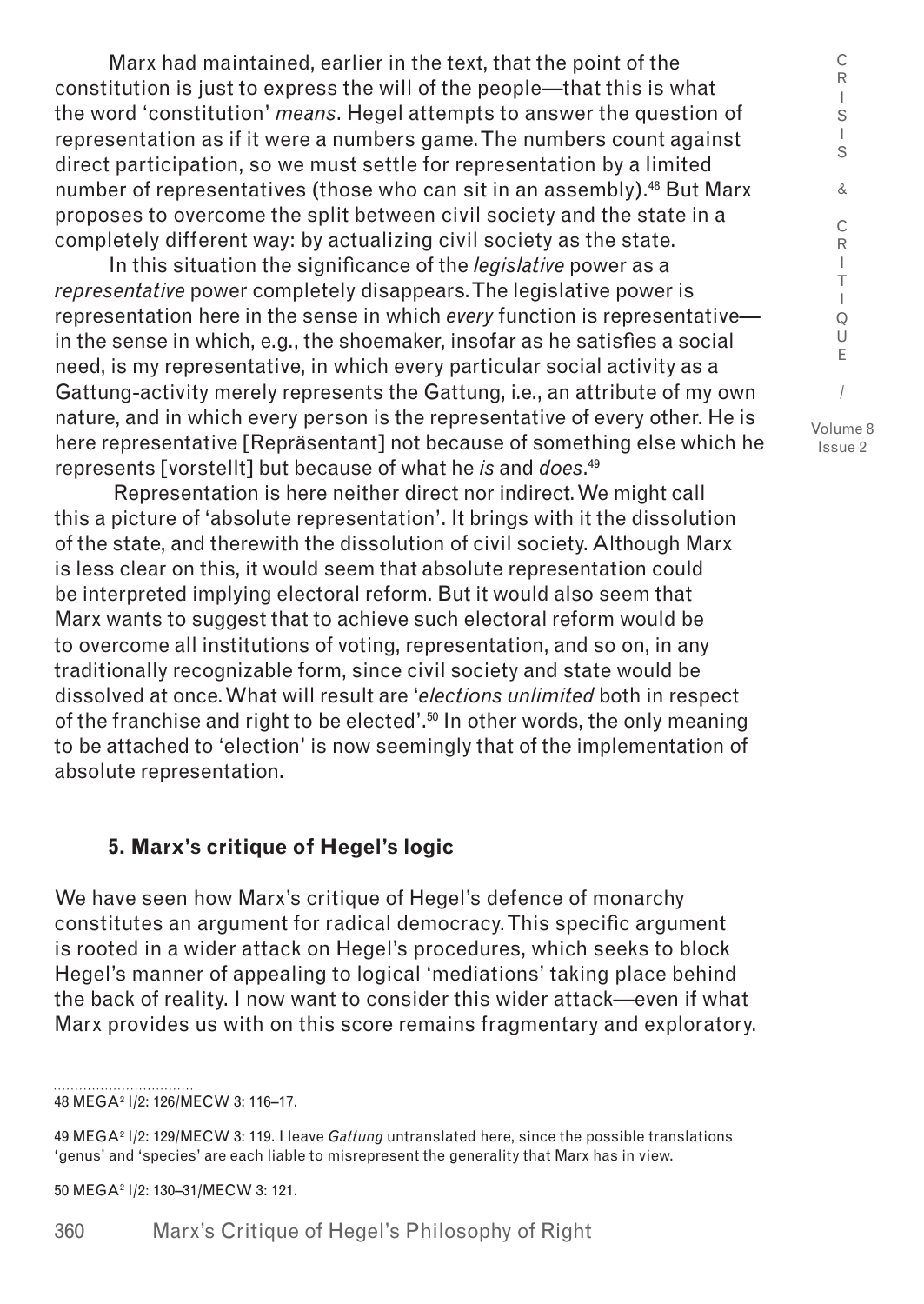Much discussion of *PR* in Hegel scholarship has shied away from taking seriously the logical structure of that work. Anglophone scholarship has tended to play down, or dismiss, the claims of *PR* to logical status, attempting to ignore them in an effort to concentrate on the substantive doctrines of the work.<sup>51</sup> Even among German-speaking scholars, however, the logical structure of *PR* has tended to be neglected, with the notable exception of papers by Dieter Henrich, Michael Wolff and (more recently) Klaus Vieweg.<sup>52</sup>

Henrich's discussion is particularly useful for our purposes. Henrich provides a lucid overview of Hegel's claim that *PR* is structured as a set of interrelated syllogisms. He combines this with an appreciation of the Platonic basis of Hegel's conception and with a set of acerbic remarks about Marx's failure to appreciate what Hegel was doing.<sup>53</sup> This is useful, since I will want to exploit Henrich's perceptive remarks about the Platonic basis of Hegel's procedure in order to show that Marx, contrary to Henrich's aspersions, bases his critique precisely on his appreciation of what is problematic about this.

It is impossible here to give an overview even of Hegel's basic aspirations in the Logic. Hegel's Logic is not concerned with formal logic (although a discussion of formal logic falls within its remit). It is intended to be an articulation of thought as such, something equivalent (as Hegel sees things) to an articulation of being as such; it is, in this sense, a logic that is at once a metaphysics. However that is to be understood, what matters for our purposes is that the Logic as a whole should be for Hegel the articulation of the Idea. The Idea generates all difference, whose principle of unity it is. This unity is achieved through an activity performed by the Idea, and it is this activity that must be conceived in terms of syllogism. And Hegel's striving for a *Vereinigungsphilosophie* ('philosophy of unification') was in his own mind directly modelled on Plato's *Timaeus*, where Plato, as Henrich puts it, 'had suggested an approach that also allowed the different moments as such to be conceptualized within a completed unity, one that could no longer be transcended in turn by any further postulated unity and would thus prevent the monistic idea from falling back into something merely indeterminate'.<sup>54</sup> Now, 'the kind of complete union that Plato [and, following him, Hegel] had in mind cannot be accomplished by a single syllogistic thought (syn-logism). For all syllogisms depend on the concepts that function as middle terms (*mediis terminis*)'.55

- 54 Henrich 2004: 243.
- 55 Henrich 2004: 244.

C R

<sup>51</sup> This attitude is articulated in particularly stark form by Allen Wood (1990: 4): 'Hegel totally failed in his attempt to canonize speculative logic as the only proper form of philosophical thinking'.

<sup>52</sup> Henrich 2004; Wolff 2004; Vieweg 2017.

<sup>53</sup> Henrich 2004: 246–7.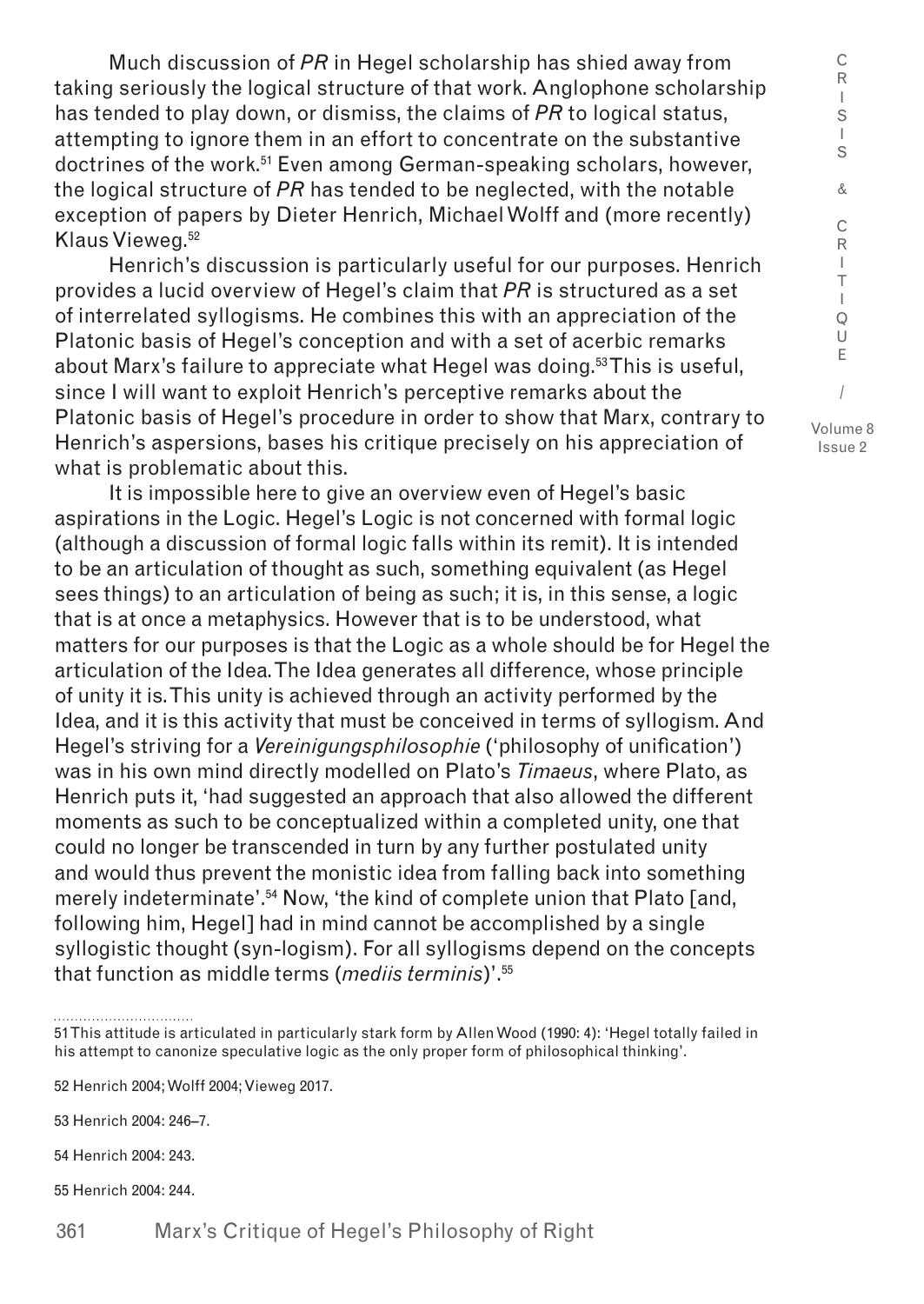In a syllogism, the conclusion is reached by means of the mediation of the 'middle term'. Unlike the other two terms that appear in the syllogism (the 'extremes') the middle term appears in both premises of the syllogism. We can now see how it might be that Hegel aims to achieve the union that Henrich speaks of by moving through a series of syllogisms. If we designate the three terms of the syllogism as A, B, C, we can envisage a series of syllogisms in which the middle term shifts in the following way. We begin with  $A - B - C$  (with B the middle term, mediating between the extremes A and C). We then move through a series of syllogisms as follows:  $B - C - A$ ,  $C - A - B$ , returning to  $A - B$ – C. A further salient feature of Hegel's triad of syllogisms is that they involve the shifting of the moments of universality, particularity and individuality: I – P – U, U – I – P, P – U – I.56 As Hegel writes (*EL* §198R): 'It is only through the nature of this con-cluding [Zusammenschließens], or through this triad of syllogisms with the same terms, that a whole is truly understood in its organisation'. He continues:

Like the solar system, so in the practical sphere, for instance, the State is a system of three syllogisms. (1) The *individual* (the person) concludes himself through his *particularity* (the physical and spiritual needs, which when further developed on their own account give rise to civil society) with the *universal* (society, right, law, government). (2) The will or the activity of the individuals is the mediating [term] that gives satisfaction to their needs in the context of society, right, etc., and provides fulfilment and actualisation to society, right, etc. (3) But it is the universal (State, government, right) that is the substantial middle term within which the individuals and their satisfaction have and preserve their full reality, mediation, and subsistence. Precisely because the mediation concludes each of these determinations with the other extreme, each of them concludes itself with itself in this way or produces itself; and this production is its self-preservation.57

Henrich thinks, unaccountably, that 'because Marx never explicitly questions the status of causal analysis' he fails to understand that Hegel's '"syn-logistic" system of mediations' is in play in his exposition of the state.<sup>58</sup> There is, however, ample evidence that Marx is not only aware of this, but gives sustained attention to it in his critique. Henrich falls prey to sloganizing about 'reversal' and 'turning upside down' when he complains as follows about Marx: 'A theory that was originally intended as a reversal of Hegel's position that would preserve the inner formal features of Hegel's own analyses thus ends up, instead, as a

56 In the standalone *Science of Logic*, the order is: P – U – I, U – I – P, I – P – U. For discussion, see Wolff 2004: 319 n 7.

57 Hegel, TWA 8: 356/*EL*: 276–7.

58 Henrich 2004: 246, 247.

C R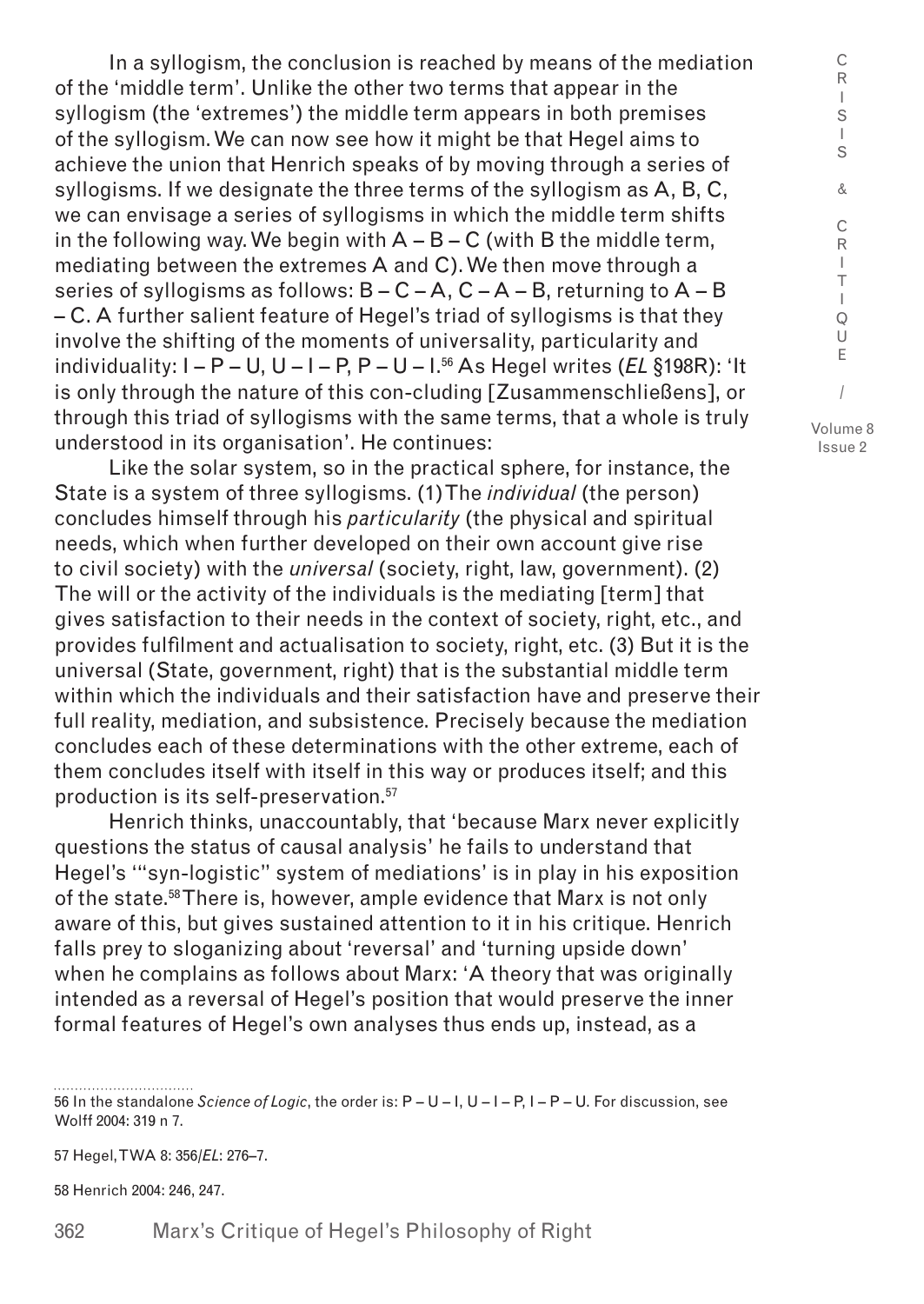systematic distortion of the latter.'<sup>59</sup> Henrich could not be more wrong. Marx nowhere offers to *reverse* Hegel's position in a way that preserves the 'inner formal features' of Hegel's exposition. He instead questions the inner structure of Hegel's account on the basis of a principled opposition to Hegel's methodology. This principled opposition springs from a rejection of the Platonizing tendencies in Hegel that Henrich identifies.

In a lengthy passage, Marx relentlessly pokes fun at Hegel's mediations. And it might seem that all he does is satirize Hegel. The interdependence of  $A - B - C$ ,  $B - C - A$ , and  $C - A - B$  that is so crucial to Hegel's exposition gets this treatment: 'As if a man were to step between two fighting men and then again one of the fighting men were to step between the mediator and the fighting man'.<sup>60</sup> But there is more to this than satire. As Marx goes on to comment: 'It is strange that Hegel, who reduces this absurdity of mediation to its abstract, logical, and therefore unadulterated [unverfälschten], unshakeable [untransigirbaren] expression, describes it at the same time as the *speculative mystery*  of logic, as the rational relationship, as the syllogism of reason [Vernunftschluß].'61 Note that Marx does not attack mediation *as such* (the MECW mistranslates *diese Absurdität* as 'the absurdity' instead of 'this absurdity'). Marx does not simply rule the idea of mediation out of court, but questions the way Hegel anchors his mediations—whose absurdity is apparent on the surface—in an unquestionable logical bedrock. Doing so makes it seem as if extremes *ipso facto*, in virtue of being extremes, require mediation (and can be mediated). But this is not so: 'the one does not have in its own bosom the longing for, the need for, the anticipation of the other'.62 Marx does not deny that there can be such a thing as mediation of extremes; his point is that 'real extremes' exist.<sup>63</sup> 'Real extremes [Wirkliche Extreme] cannot be mediated precisely because they are real extremes. Nor do they require mediation, for they are opposed in essence.'64 And that is not all. It is not just that Hegel disallows the possibility of real extremes, by

59 Henrich 2004: 247. Henrich here appears to fall foul of his own warnings, in a lecture of 1961, about the image of reversal (2010: 189).

60 MEGA2 I/2: 97/MECW 3: 87.

61 MEGA2 I/2: 97/MECW 3: 88.

62 MEGA2 I/2: 98/MECW 3: 88.

63 *Dellavolpeanismo* made a great deal of this comment. As Colletti summarizes this, it seemed that Marx was recognizing, and restoring, the Kantian concept of *Realrepugnanz* (real opposition that is 'without contradiction'). But, as Colletti goes on to say, it is not ultimately unclear whether Marx is, in the end, properly understood as operating with the concept of *Realrepugnanz* rather than contradiction at certain critical junctures. Della Volpe makes much of the *CHPR* passage on 'real extremes'. But Marx also says in this text: 'Hegel's chief error is to conceive the *contradiction of appearances* as *unity in essence*, *in the Idea*, while in fact it has something more profound for its essence, namely, an *essential contradiction*' (MEGA2 I/2: 100/MECW 3: 91).

64 MEGA2 I/2: 97/MECW 3: 88.

R I S I S & C R I T I Q U E / Volume 8 Issue 2

C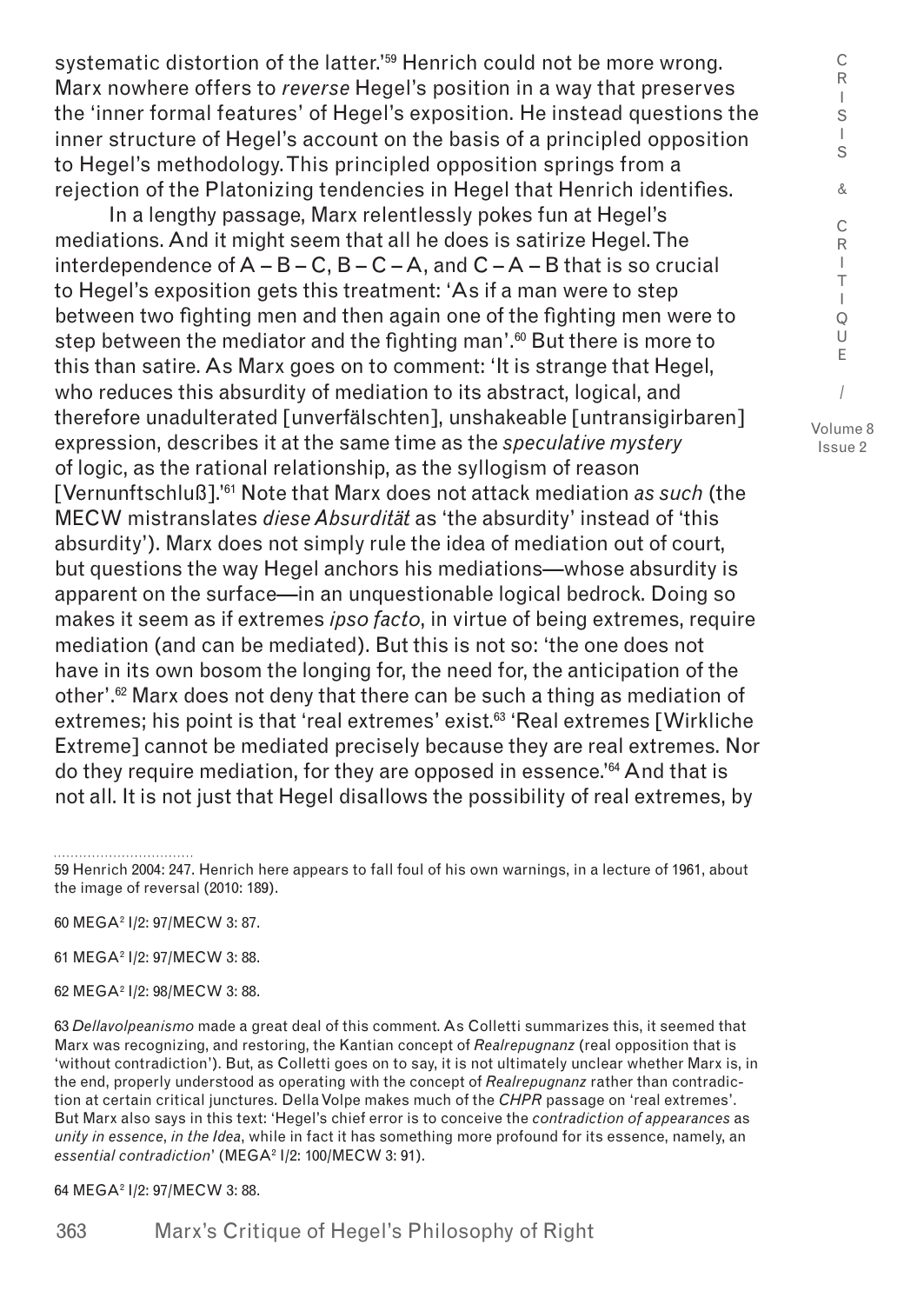insisting that *whatever pair of extremes you take*, a mediation awaits locked away in advance in the Logic. The other side of the coin is, as Marx goes on, that 'Hegel treats universality and individuality [Einzelnheit], the abstract elements of the syllogism, as actual opposites'. This Marx calls 'the basic dualism of his logic'.<sup>65</sup> This enables us to get a better sense of what Marx means by accusing Hegel of *inversion*. Opposition is denied in reality, dissolved by the unity that logic provides; but it reappears as internal to that unificatory logic itself. The remedy for such inversion cannot, clearly, be a mere turning the right way up.

We can now start to see the depth of Marx's criticism of 'mysticism' (the surface of which we scratched in §3 above). It is not merely that Hegel inverts subject and predicate, or that he makes logic do the real work. The very conception of logic in play is one that Marx wants to overturn.<sup>66</sup>

Marx finds Hegel, despite his best efforts, remaining caught within a Platonic emanationism. This can be criticized on its own terms, as Marx does in his *Notebooks on Epicurean Philosophy*:

In expounding definite questions of morality, religion, or even natural philosophy, as in *Timaeus*, Plato sees that his negative interpretation of the Absolute is not sufficient; here it is not enough to sink everything in the one dark night in which, according to Hegel, all cows are black; at this point Plato has recourse to the positive interpretation of the Absolute, and its essential form, which has its basis in itself, is myth and allegory.67

Marx is struck by Plato's recourse to myth—something Gilles Deleuze is struck by, in a similar context, in *Difference and Repetition*. 68 It is the notion that the source of the unification of difference is a unity that generates difference out of itself that is, itself, a retreat into mythmaking. The reference to Hegel's critique of (presumably) Schelling in the Preface to the *Phenomenology of Spirit* is particularly pointed: whatever Hegel's emphasis on negativity, ultimately he can be doing nothing better than the conjuring trick of generating difference out of an indeterminate Absolute.

67 MEGA2 IV/1: 105/MECW 1: 497.

68 Deleuze 2004: 73.

C R

<sup>65</sup> Cf. MEGA2 I/2: 93/MECW 3: 84: 'One may say that in his exposition of the syllogism of reason [des Vernunftschlusses] the whole transcendence and mystical dualism of his system is made apparent. The middle term is the wooden iron, the concealed opposition between universality and singularity'.

<sup>66</sup> Marx's approach here—that of seeking to overturn Hegel's logic—indicates that readings which have him simply *react* to Hegel by beginning (as Feuerbach does, and in a certain way Schelling too) from the 'positive' (as what stands over against the ideal) cannot be right. A reading which, however subtle it may be in other ways, erroneously aligns Marx with Feuerbach/Schelling in this respect is that of Manfred Frank. (See Frank 1992.)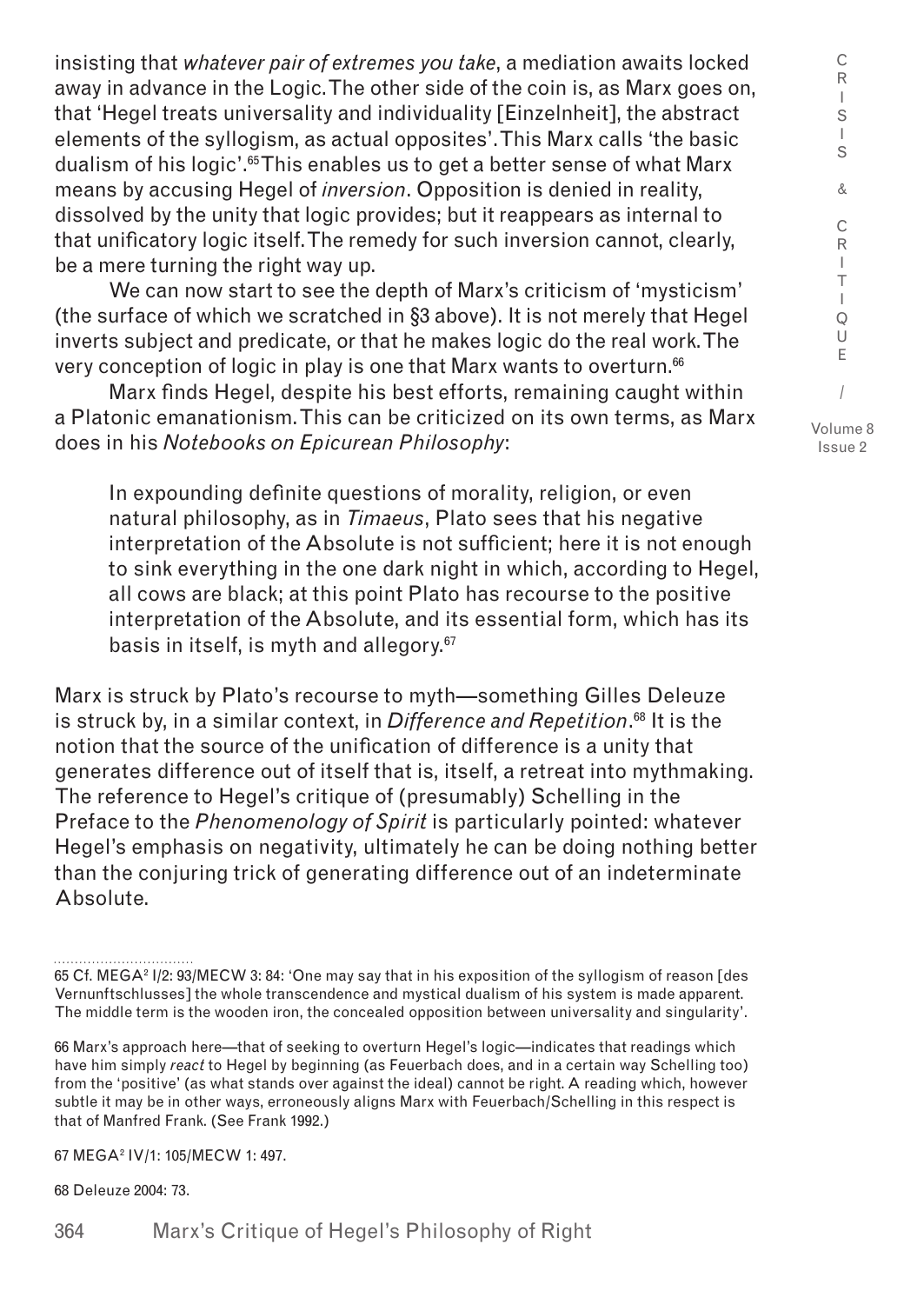But it is not just that Platonic emanationism is questionable on its own terms. It blocks the road to the very thing Hegel wants: a dialectic by means of syllogistic mediation. Hegel's dialectic, in spite of his best intentions, falls back into Platonic *diairesis* ('division'). The problem with *diairesis* as a method, as Deleuze evocatively intimates and Della Volpe makes clear at length, $69$  is that it pretends to scientific rigour but falls prey to charges of arbitrariness at the first hurdle. Take some highly general class: we are now to divide it. But by what principle is the division made? This can only be done on the basis of empirical differences—but it was those very differences that *diairesis* was supposed to ground in the first place. There cannot be any principled articulation of difference. There is something to Deleuze's pointed remark that, in Plato's case, what we get in consequence is mere 'ranking' (*amphisb*ē*t*ē*sis*) in place of true opposition (*antiphasis*).70

What would it be, then, to make good on Hegel's aspirations to a dialectic by means of syllogistic mediation? Such a dialectic cannot be an emanationism. It cannot be the Idea generating difference out of itself, only to itself do the work of mediating difference, on pain of amounting to nothing more coherent than mythical *diairesis*. It must allow for resistance—and thereby for real extremes (or, to put it another way, difference that persists).

It is not possible here to trace the long road travelled by Della Volpe in *Logic as a Positive Science*, in which Marx's critique of Hegel is complexly related to Aristotle's critique of Plato.<sup>71</sup> It may or may not be that Marx is able to save the Principle of Non-Contradiction, in a superior form of dialectic to Hegel's, a dialectic in which mediation succeeds in playing the role that Hegel has in mind for it. What should have become clear, however, is Marx's aspiration: to provide the beginnings of a highly principled critique of Hegel's Logic as operative in *PR*. It will be worthwhile to direct renewed attention to the complex of problems involved in this. Despite the enormous emphasis in the literature on Marx's relationship to Hegel and its importance, this relationship has hardly been explored thus far with any seriousness. What is clear is that Marx does not turn Hegel 'the right way up' by inverting idealism into materialism. What is also abundantly clear is that it would be a mistake to read Marx as replicating the structure of Hegelian dialectic in his later work; his relationship to Hegel's philosophical procedures, as a reading of *CHPR* shows, is far more vexed, and more interesting, than that.<sup>72</sup>

69 Deleuze 2004, chapter 1; Della Volpe 1980.

72 I am grateful to Alec Hinshelwood and Martin McIvor for invaluable discussions of this material.

R I T I Q U E /

C R I S I S & C

Volume 8 Issue 2

<sup>70</sup> Deleuze 2004: 72 (correcting the transliteration of Greek in the English translation).

<sup>71</sup> See also the pursuit of this line of inquiry by Natali 1976.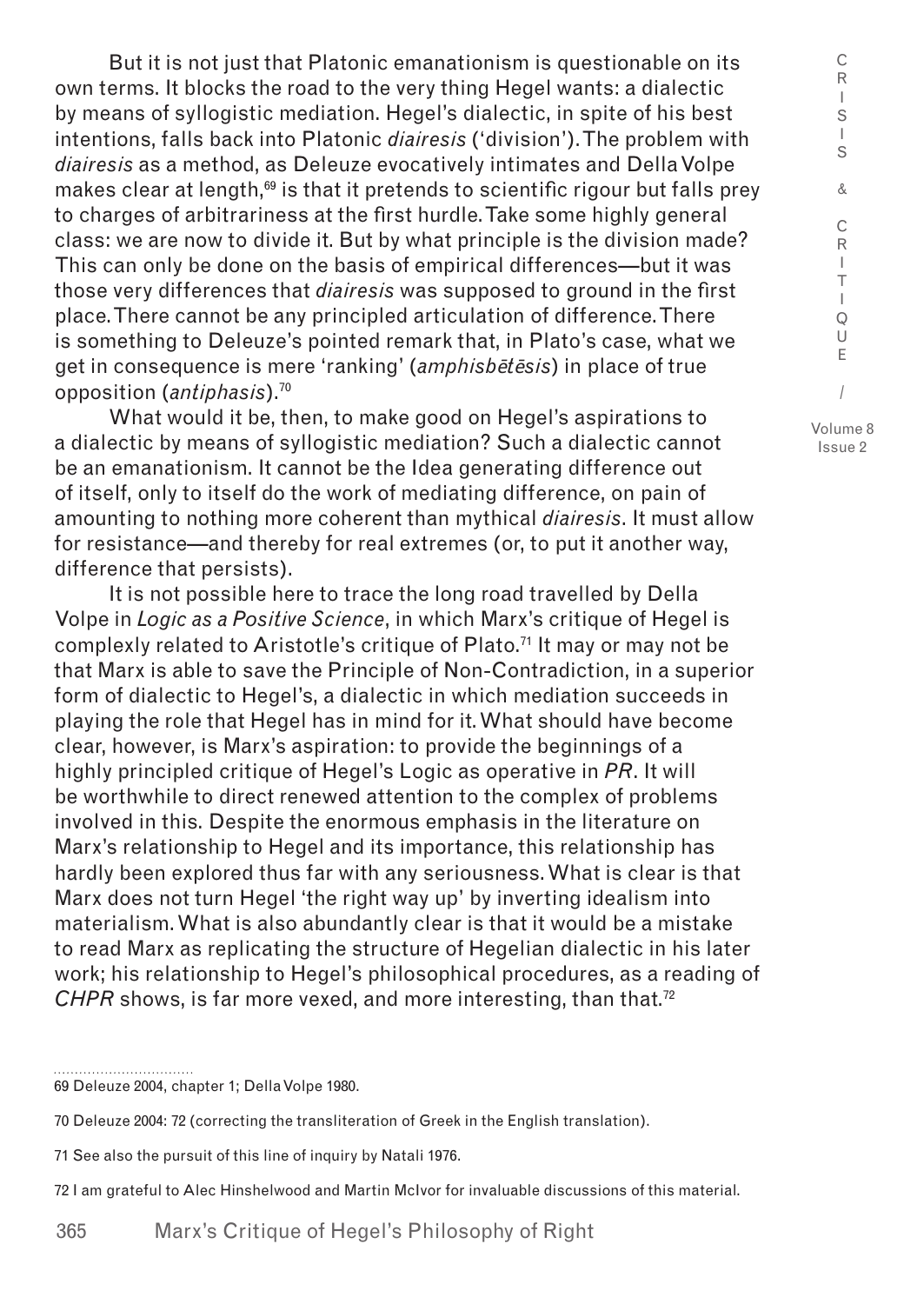#### **Primary texts**

|         | Primary texts                                                                                                                                                                                |          |
|---------|----------------------------------------------------------------------------------------------------------------------------------------------------------------------------------------------|----------|
|         | Hegel                                                                                                                                                                                        |          |
|         | TWA = Werke, ed. Eva Moldenhauer and Karl Markus Michel, Frankfurt: Suhrkamp, 1986 (20                                                                                                       | S        |
| vols.). |                                                                                                                                                                                              |          |
|         | $EL = The Encyclopedia Logic: Part I of the Encyclopedia of Philadelphia Sciences with the$<br>Zusätze, trans. T. F. Geraets, W. A. Suchting, and H. S. Harris, Indianapolis: Hackett, 1991. | &        |
|         | PR = Philosophy of Right, trans. H. B. Nisbet, Cambridge: Cambridge University Press, 1991.                                                                                                  |          |
|         |                                                                                                                                                                                              | R        |
|         | $(R = 'Remark'$ where appended to a $\S$ number in one of Hegel's texts.)                                                                                                                    |          |
|         |                                                                                                                                                                                              |          |
|         | Feuerbach                                                                                                                                                                                    |          |
|         | GW = Gesammelte Werke, ed. Werner Schuffenhauer, Berlin: Akademie-Verlag, 1967–2007.                                                                                                         |          |
|         | <i>The Fiery Brook: Selected Writings, ed. Zawar Hanfi, London: Verso, 2012.</i>                                                                                                             | U        |
|         |                                                                                                                                                                                              |          |
|         | <b>Marx</b>                                                                                                                                                                                  |          |
|         | $MEGA^2 =$ Marx Engels Gesamtausgabe, Berlin: Dietz, 1975-.                                                                                                                                  |          |
|         | MEW = Marx-Engels-Werke, Berlin: Dietz, et al., 1956-.                                                                                                                                       |          |
|         | MECW = Marx and Engels, <i>Collected Works</i> , London: Lawrence & Wishart, 1975–2004.                                                                                                      | Volume 8 |
|         | <i>Cap.</i> I = <i>Capital</i> , Vol. 1, trans. Ben Fowkes, Harmondsworth: Pelican, 1976.                                                                                                    | Issue 2  |
|         | $CHPR = 'Contribution$ to the Critique of Hegel's Philosophy of Law', in MECW 3.                                                                                                             |          |

C R

#### **Other texts**

3–29.

Althusser, Louis 2005 [1965], 'Contradiction and Overdetermination, in *For Marx*, trans. Ben Brewster, London: Verso.

Burns, Tony, and Fraser, Ian (eds.) 2000, *The Hegel–Marx Connection*, Basingstoke: Macmillan. Colletti, Lucio 1973, *Marxism and Hegel*. London: NLB.

Colletti, Lucio 1975a, 'Marxism and the Dialectic', trans. John Matthews, *New Left Review* I/93:

Colletti, Lucio 1975b, 'Introduction', trans. Tom Nairn, in Karl Marx, *Early Writings*, London: Pelican Books.

Deleuze, Gilles 2004 [1968], *Difference and Repetition*, trans. Paul Patton, London/New York: Continuum.

Della Volpe, Galvano 1980 [1950/1969], *Logic as a Positive Science*, trans. Jon Rothschild, London: NLB.

Depew, David J. 1992, 'The Polis Transfigured', in George E. McCarthy (ed.), *Marx and Aristotle: Nineteenth-Century German Social Theory and Classical Antiquity*, Savage MD: Rowman & Littlefield.

Foster, M. B. 1935, *The Political Philosophies of Plato and Hegel*, Oxford: Clarendon. Frank, Manfred 1992, *Der unendliche Mangel an Sein: Schellings Hegelkritik und die Anfänge der marxschen Dialektik*, 2nd edn., Munich: Fink.

Fulda, Hans Friedrich 1974, 'Thesen zur Dialektik als Darstellungsmethode (im "Kapital" von Marx)', *Hegel-Jahrbuch*, pp. 204–210.

Henrich, Dieter 2010 [1961], 'Karl Marx als Schüler Hegels, in *Hegel im Kontext*, Berlin: Suhrkamp.

Henrich, Dieter 2004 [1982], 'Logical Form and Real Totality', trans. Nicholas Walker, in Robert B. Pippin and Otfried Höffe (eds.), *Hegel on Ethics and Politics*, Cambridge: Cambridge University **Press** 

Horstmann, Rolf-Peter (ed.) 1978, *Seminar: Dialektik in der Philosophie Hegels*.

Lange, Elena Louisa 2016, 'The Critique of Political Economy and the "New Dialectic": Marx, Hegel and the Problem of Christopher J. Arthur's "Homology Thesis"', *Crisis and Critique* 3: 235–72.

Leopold, David 2007, *The Young Karl Marx: German Philosophy, Modern Politics, and Human Flourishing*, Cambridge: Cambridge University Press.

Longuenesse, Béatrice 2007, *Hegel's Critique of Metaphysics*, trans. Nicole J. Simek, Cambridge: Cambridge University Press.

McIvor, Martin 2004, *Karl Marx's Political Epistemology: Subjectivity, Abstraction and the State in the Writings of the Early 1840s*, PhD dissertation, London School of Economics.

Natali, Carlo 1976, 'Aristotele in Marx (1837–1846)', *Rivista critica di storia della filosofia* 31: 164–92.